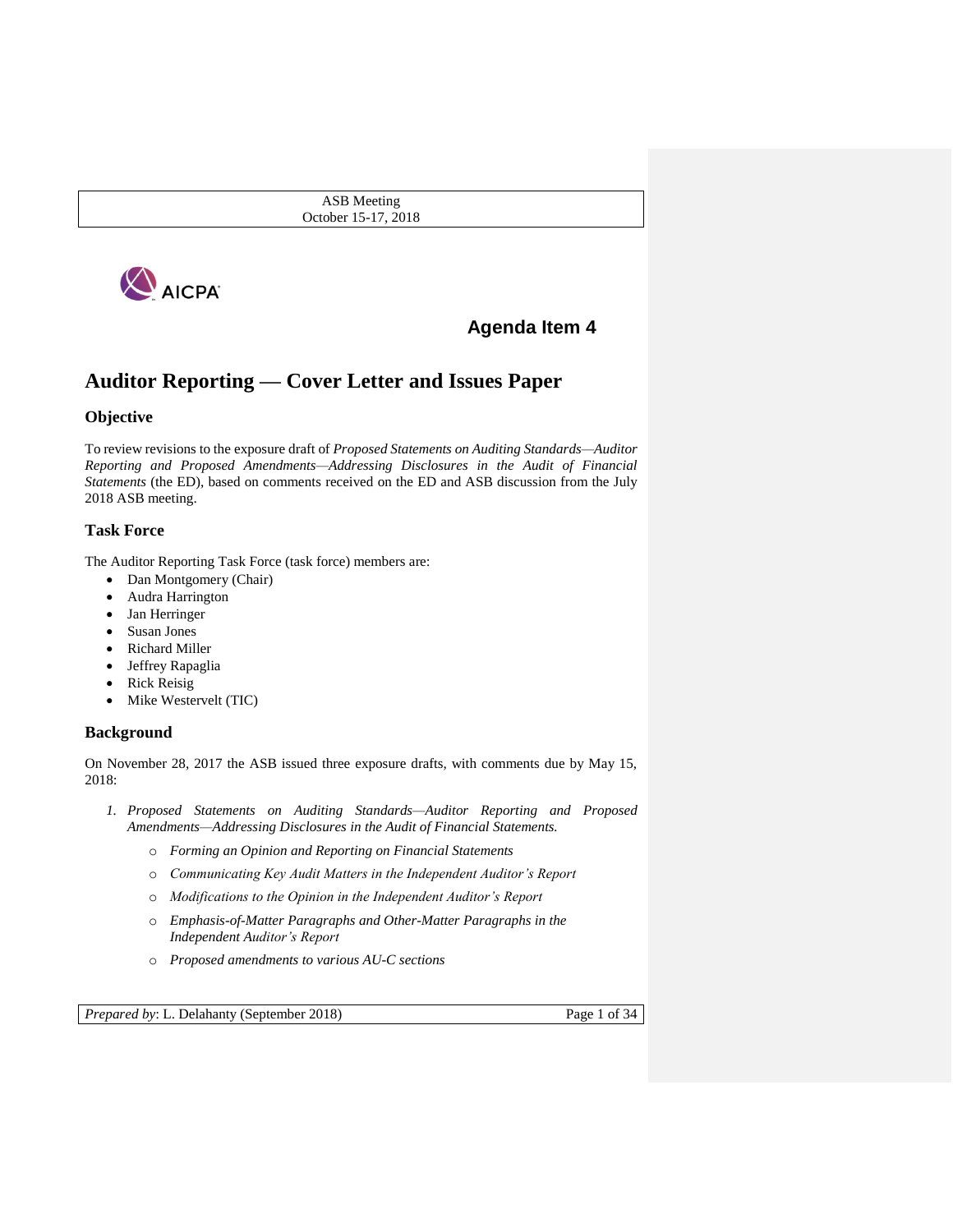| Auditor Reporting – Issues Paper |  |
|----------------------------------|--|
| ASB Meeting, October 15-17, 2018 |  |

- *2.* Proposed SAS, *The Auditor's Responsibilities Relating to Other Information Included in Annual Reports* [To be discussed as part of Agenda Item 5]
- *3.* Proposed SAS, *Omnibus Statement on Auditing Standards—2018* [To be discussed as part of **Agenda** Item 1]

This issues paper will focus on the first exposure draft relating to auditor reporting.

#### *Summary of Comment Letter Responses and July 2018 ASB Meeting*

At the July 2018 ASB meeting, the task force provided the ASB with a preliminary analysis and views from the comment letters received on the ED. The task force provided the ASB with the following feedback:

Overall, the responses to the ED were supportive of moving forward with changes to the auditor reporting model, subject to further revisions to the proposals in the ED to address comments received.

The task force received 38 comment letters. Nine respondents supported the exposure draft with no significant comments. Twenty-eight respondents supported the exposure draft with comments. A response was considered "supportive of the proposed SAS with comments" if it supported the direction of the standard but recommended changes to further enhance the proposed SAS. The task force considered this to be 37 respondents (97%) supporting moving forward with changes to the auditor reporting model for non-issuers, subject to further revisions.

One respondent (PWC) had significant concerns with the exposure draft and questioned whether changes to the auditor's report are needed at this time. This respondent suggested the ASB undertake outreach with users of private company audit reports and others to determine the level of interest in changing the auditor's report for private companies in the US and what the focus of those changes should be. Further, they believe the ASB should take advantage of the opportunity to more fully converge with the PCAOB's form and content of the auditor's report. A number of respondents that supported the direction of the proposed revisions also had various comments or suggestions about exploring the possibility of further alignment with the PCAOB auditor reporting model.

In addition, the task force received direction from the ASB on how to proceed in revising the proposed SASs relating to the timing of communications with those charged with governance and requiring the inclusion of the city and state of the addressee in the auditor's report (see [issue 1](#page-9-0) and [issue 2](#page-11-0) of this issues paper).

Agenda Item 4 Page 2 of 34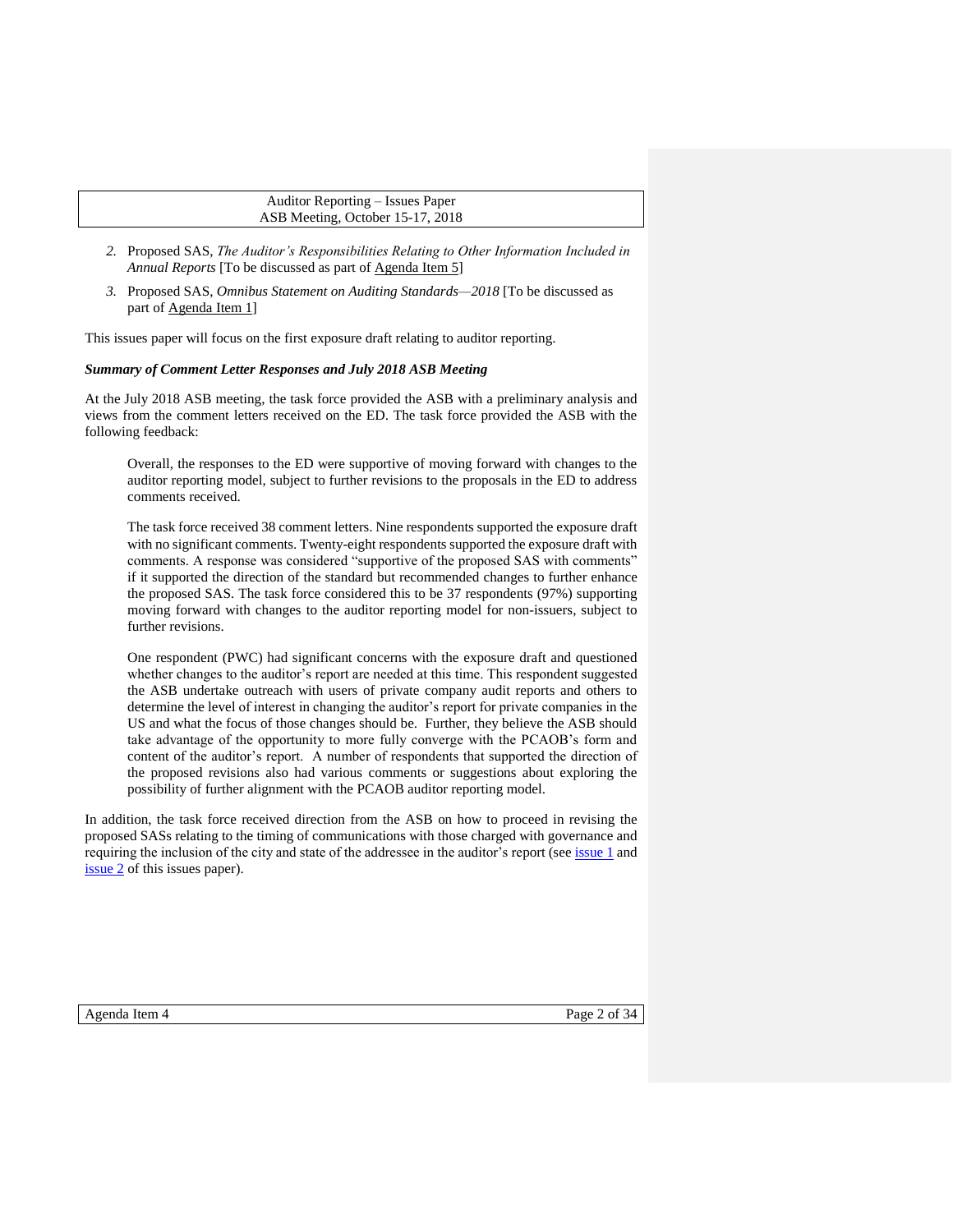| Auditor Reporting – Issues Paper |
|----------------------------------|
| ASB Meeting, October 15-17, 2018 |

The ED contained two "Issues for Consideration" (questions 10-11) and twelve "Requests for Comment" (questions 1-9, and 12-14) seeking specific feedback from respondents.

The following table contains a summary of the questions from the ED and their disposition.

| <b>Issue for Consideration or Request</b><br>for Comment from the Exposure<br><b>Draft</b>                                                                                                                                            | <b>Disposition of Issue</b>                                                                                                                                                                                                                                                                                                                                                                                                                                                                                                                                                                               | <b>Related</b><br><b>Materials for</b><br>this Meeting    |
|---------------------------------------------------------------------------------------------------------------------------------------------------------------------------------------------------------------------------------------|-----------------------------------------------------------------------------------------------------------------------------------------------------------------------------------------------------------------------------------------------------------------------------------------------------------------------------------------------------------------------------------------------------------------------------------------------------------------------------------------------------------------------------------------------------------------------------------------------------------|-----------------------------------------------------------|
| Statements (AU-C 700) (Questions 10-11)                                                                                                                                                                                               | Issues for Consideration on Proposed SAS Forming an Opinion and Reporting on Financial                                                                                                                                                                                                                                                                                                                                                                                                                                                                                                                    |                                                           |
| Issue 1- Timing of Communications<br>Charged<br>With<br>With<br><i>Those</i><br>Governance (Question 10)                                                                                                                              | Discussed at the July 2018 ASB<br>Meeting to provide task force with<br>direction. See Issue 1.                                                                                                                                                                                                                                                                                                                                                                                                                                                                                                           | <b>Issue 1</b>                                            |
| Issue 2-Addressee in the Auditor's<br>Report (Question 11)                                                                                                                                                                            | Discussed at the July 2018 ASB<br>Meeting to provide task force with<br>direction. See Issue 2.                                                                                                                                                                                                                                                                                                                                                                                                                                                                                                           | Issue 2                                                   |
| Statements (AU-C 700) (Questions 1-4)                                                                                                                                                                                                 | Request for Comments on Proposed SAS Forming an Opinion and Reporting on Financial                                                                                                                                                                                                                                                                                                                                                                                                                                                                                                                        |                                                           |
| Question $1$ — Are the proposed<br>revisions to existing requirements<br>clear and understandable, and is the<br>application material helpful<br>in<br>supporting the application of those<br>requirements?                           | Comment letter results discussed at the<br>July 2018 ASB Meeting.<br>Results-31 of the 38 comment letters<br>specifically responded to question 1. Of<br>the 31 who responded, 15 supported the<br>proposed SAS, and 15 supported the<br>proposed SAS with comments. The task<br>force viewed this as 97% of respondents<br>believing that the revisions in the<br>proposed<br><b>SAS</b><br>clear<br>are<br>and<br>understandable, and the application<br>material is helpful in supporting the<br>application of the requirements, subject<br>to further revisions to address the<br>comments received. | No further<br>discussion<br>necessary                     |
| Question $2$ – Are the descriptions of<br>the responsibilities of management<br>and the auditor relating to going<br>concern (paragraphs 31b and 36biv)<br>useful and understandable, in view<br>of the calls for more information in | Preliminary discussions at the July 2018<br>ASB meeting. See issue 3 relating to<br>going concern and Issue 4 relating to<br>independence.                                                                                                                                                                                                                                                                                                                                                                                                                                                                | $Issue 3$ (Going<br>Concern)<br>Issue 4<br>(Independence) |
|                                                                                                                                                                                                                                       |                                                                                                                                                                                                                                                                                                                                                                                                                                                                                                                                                                                                           |                                                           |
| Agenda Item 4                                                                                                                                                                                                                         |                                                                                                                                                                                                                                                                                                                                                                                                                                                                                                                                                                                                           | Page 3 of 34                                              |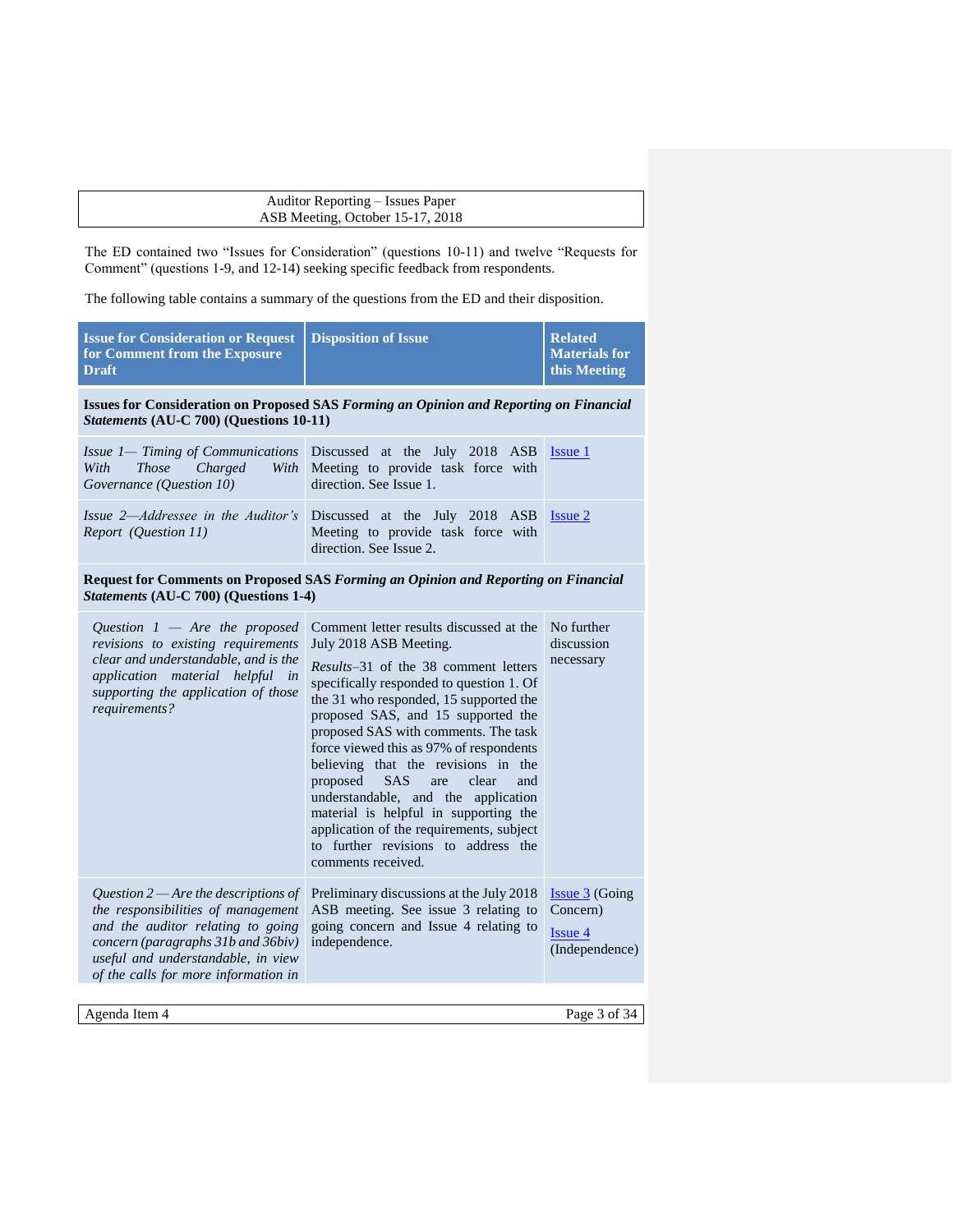| Auditor Reporting - Issues Paper<br>ASB Meeting, October 15-17, 2018                                                                                                                                                                                                                                                                                                                                                                                                                                                                                                                                                                               |                                                                                                                                                                                                                                                                                                                                                                                                                                                           |                                                                                                                                                                                                                              |
|----------------------------------------------------------------------------------------------------------------------------------------------------------------------------------------------------------------------------------------------------------------------------------------------------------------------------------------------------------------------------------------------------------------------------------------------------------------------------------------------------------------------------------------------------------------------------------------------------------------------------------------------------|-----------------------------------------------------------------------------------------------------------------------------------------------------------------------------------------------------------------------------------------------------------------------------------------------------------------------------------------------------------------------------------------------------------------------------------------------------------|------------------------------------------------------------------------------------------------------------------------------------------------------------------------------------------------------------------------------|
| <b>Issue for Consideration or Request</b><br>for Comment from the Exposure<br>Draft                                                                                                                                                                                                                                                                                                                                                                                                                                                                                                                                                                | <b>Disposition of Issue</b>                                                                                                                                                                                                                                                                                                                                                                                                                               | <b>Related</b><br><b>Materials for</b><br>this Meeting                                                                                                                                                                       |
| the auditor's report about their<br>respective responsibilities in this<br>area? Would any modifications to<br>the descriptions of management's<br>responsibility be necessary for any<br>specific<br>financial<br>reporting<br>framework? Are there any concerns<br>possible<br>confusion<br>about<br>or<br>misinterpretation<br>about<br>the<br><i>auditor's</i><br>responsibilities,<br>in<br>particular the<br>requirement<br>to<br>conclude on the entity's ability to<br>going concern,<br>continue as a<br>recognizing that the description is<br>consistent with the requirement in<br>paragraph .20 of AU-C section 570<br>(SAS No. 132)? |                                                                                                                                                                                                                                                                                                                                                                                                                                                           |                                                                                                                                                                                                                              |
| Question $3$ — Will the requirement<br>to identify those responsible for the<br>oversight of the financial reporting<br>process present any practical<br>difficulties when those responsible<br>for the oversight of the financial<br>reporting<br>process<br>are<br>also<br>responsible for preparation of the<br>financial statements (as may be the<br>case, for example, in a small owner-<br>managed entity)?                                                                                                                                                                                                                                 | Results-33 of the 38 comment letters<br>specifically responded to question 3. Of<br>the 33 who responded, 14 supported the<br>proposed SAS, and 11 supported the<br>proposed SAS with comments. The task<br>force viewed this as 76% of respondents<br>supporting the proposed SAS.<br>8 of the 33 (24%) respondents did not<br>support identifying those responsible for<br>the oversight of the financial reporting<br>process in the auditor's report. | TF does not<br>believe this<br>statement is<br>meaningful in<br>a nonissuer<br>environment<br>and therefore<br>recommends<br>removing<br>paragraphs 32<br>and $A42-A43$<br>of the proposed<br>SAS (See<br>agenda item<br>4A) |
| Question $4 - Does$ the expanded<br>$\sigma f$<br>description<br>the<br><i>auditor's</i><br>responsibilities, including the key<br>features of the audit, provide useful<br>information<br>and<br>greater<br>transparency into what an audit is<br>and what the auditor does? Are<br>there any aspects of the auditor's                                                                                                                                                                                                                                                                                                                            | <i>Results</i> —31 of the 38 comment letters<br>specifically responded to question 4. Of<br>the 31 who responded, 16 supported the<br>proposed SAS, and 11 supported the<br>proposed SAS with comments. The task<br>force viewed this as 87% of respondents<br>supporting the proposed SAS, subject to                                                                                                                                                    | See Issue 5 and<br>agenda Item<br>4A for<br>proposed<br>changes                                                                                                                                                              |
| Agenda Item 4                                                                                                                                                                                                                                                                                                                                                                                                                                                                                                                                                                                                                                      |                                                                                                                                                                                                                                                                                                                                                                                                                                                           | Page 4 of 34                                                                                                                                                                                                                 |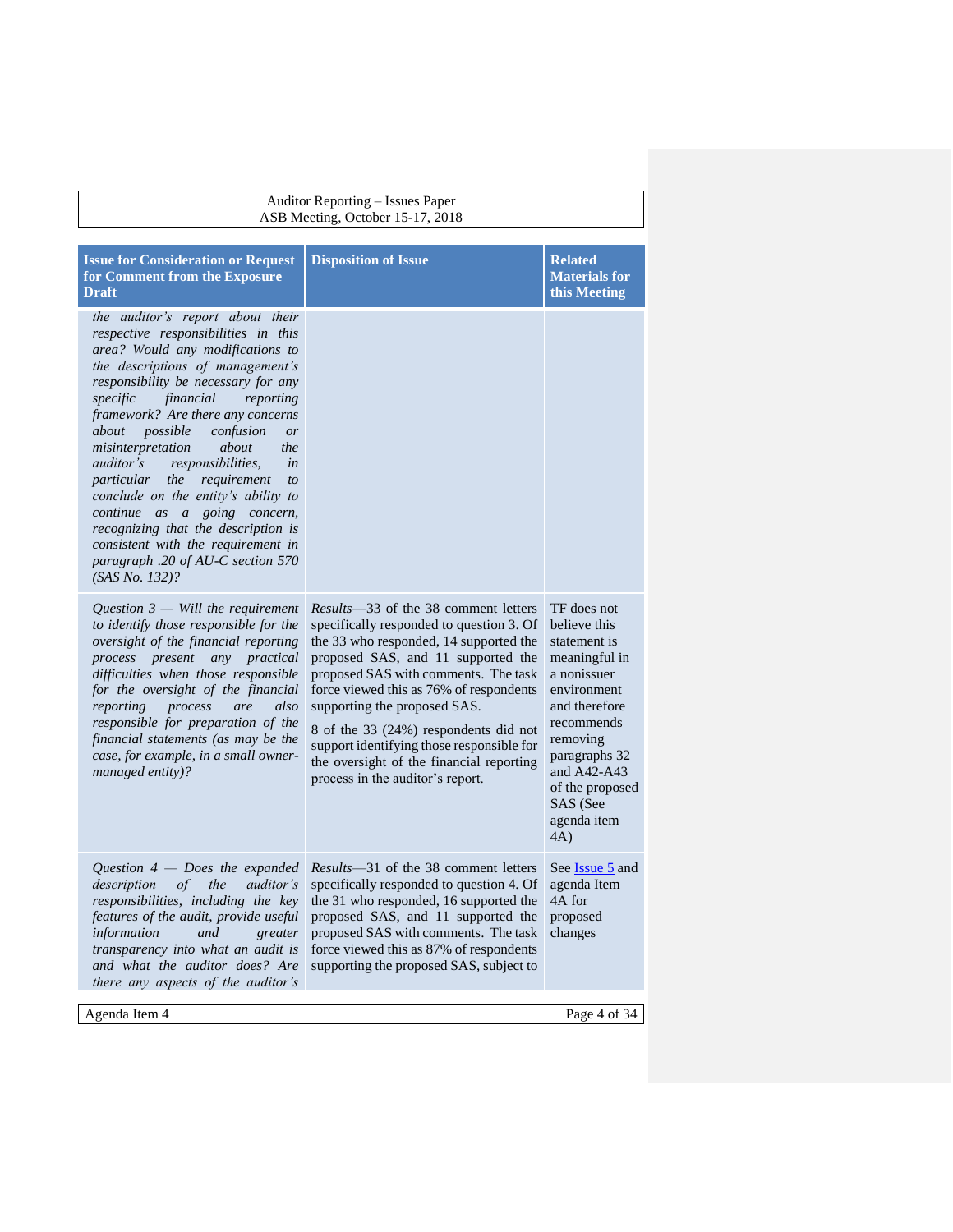| Auditor Reporting – Issues Paper<br>ASB Meeting, October 15-17, 2018                                                                                                                      |                                                                                                                                                                                                                                                                                                                                                                                                                                                                                                                                                                                          |                                                                                                                                                                         |
|-------------------------------------------------------------------------------------------------------------------------------------------------------------------------------------------|------------------------------------------------------------------------------------------------------------------------------------------------------------------------------------------------------------------------------------------------------------------------------------------------------------------------------------------------------------------------------------------------------------------------------------------------------------------------------------------------------------------------------------------------------------------------------------------|-------------------------------------------------------------------------------------------------------------------------------------------------------------------------|
| <b>Issue for Consideration or Request</b><br>for Comment from the Exposure<br><b>Draft</b>                                                                                                | <b>Disposition of Issue</b>                                                                                                                                                                                                                                                                                                                                                                                                                                                                                                                                                              | <b>Related</b><br><b>Materials for</b><br>this Meeting                                                                                                                  |
| responsibilities<br>that<br>should<br>be<br>added?                                                                                                                                        | further<br>revisions<br>address<br>to<br>the<br>comments received.<br>4 of the 31 (13%) respondents do not<br>believe the proposed SAS will provide<br>information<br>useful<br><b>or</b><br>greater<br>transparency. One respondent is not in<br>favor of increasing the amount of<br>boilerplate language in the audit report<br>(Washington State (8)).                                                                                                                                                                                                                               |                                                                                                                                                                         |
| Request for Comments on Proposed SAS Communicating Key Audit Matters in the<br>Independent Auditor's Report (AU-C 701) (Questions 5-6)                                                    |                                                                                                                                                                                                                                                                                                                                                                                                                                                                                                                                                                                          |                                                                                                                                                                         |
| Question $5$ — What are your views<br>regarding whether the requirements<br>and guidance in the proposed SAS<br>will be helpful for auditors in<br>determining and communicating<br>KAMs? | Results-35 of the 38 comment letters<br>specifically responded to question 5. Of<br>the 35 who responded, 9 supported the<br>proposed SAS, and 14 supported the<br>proposed SAS with comments. The task<br>force viewed this as 66% of respondents<br>supporting the proposed SAS and, in<br>concept, communicating key audit<br>matters (KAMs) in the auditor's report,<br>subject to further revisions to address<br>the comments received.<br>12 of the 35 (34%) respondents did not<br>support creating a standard to permit the<br>communication of KAM in the auditor's<br>report. | See <b>Issue 6</b> and<br>agenda item<br>4A for<br>proposed<br>changes                                                                                                  |
| Question $6 - Is$ it sufficiently clear<br>that the communication of KAMs is<br>required<br>for<br>audits<br>$\sigma f$<br>not<br>nonissuers?                                             | Results—33 of the 38 comment letters<br>specifically responded to question 6. Of<br>the 33 who responded, 11 supported the<br>proposed SAS, and 8 supported the<br>proposed SAS with comments. The task<br>force viewed this as 58% of respondents<br>believe the proposed SAS is sufficiently<br>clear that the communication of KAM is<br>not required for audits of nonissuers.<br>14 of the $33$ (42%) respondents do not<br>believe the proposed SAS is sufficiently                                                                                                                | See agenda<br>item 4A for<br>proposed<br>changes. In<br>particular,<br>paragraph 1 of<br>this proposed<br>SAS (and par<br>3A in AU-C<br>700, and par. 2<br>of AU-C 706) |
| Agenda Item 4                                                                                                                                                                             |                                                                                                                                                                                                                                                                                                                                                                                                                                                                                                                                                                                          | Page 5 of 34                                                                                                                                                            |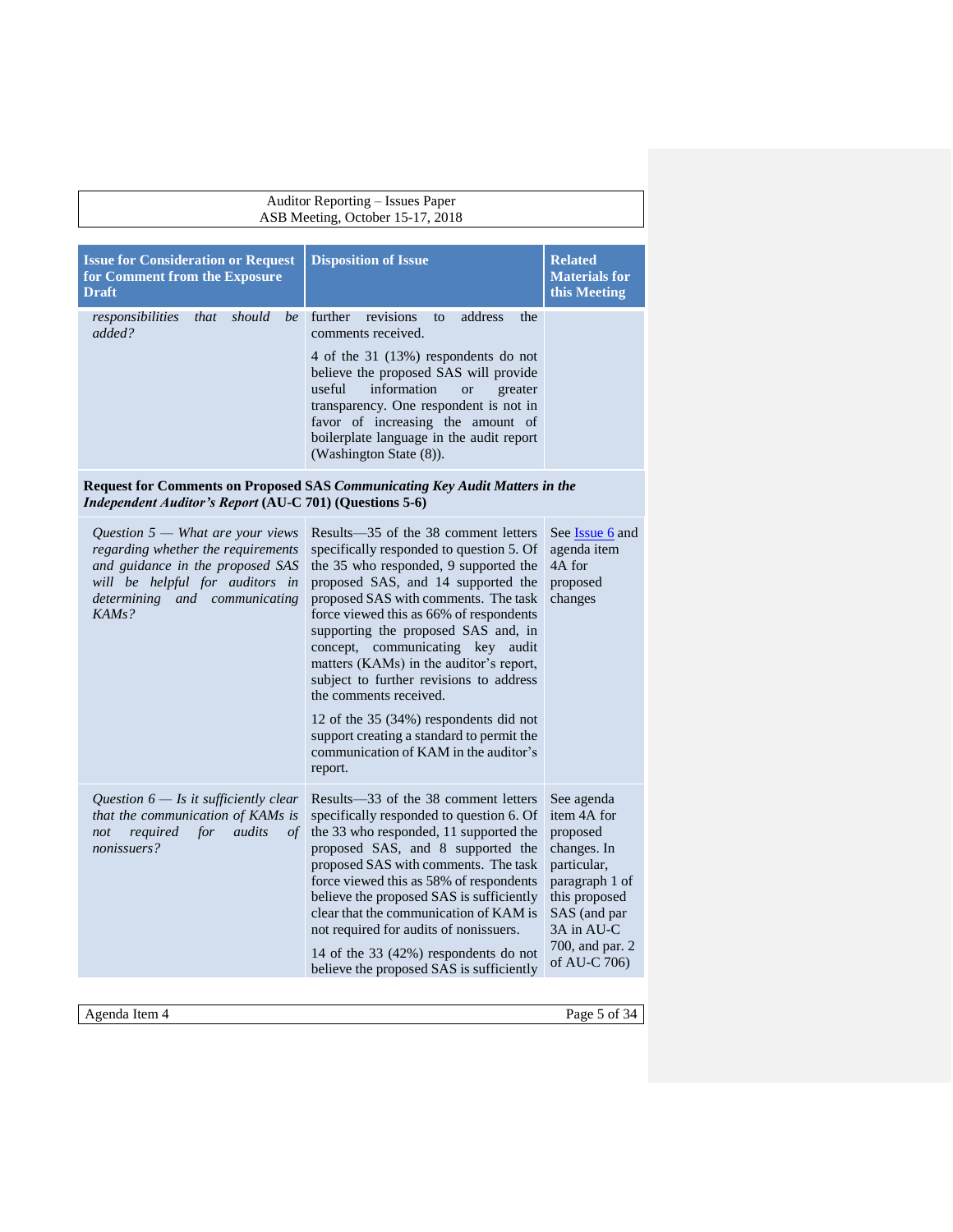| Auditor Reporting – Issues Paper<br>ASB Meeting, October 15-17, 2018                                                                                                                                                     |                                                                                                                                                                                                                                                                                                                                                                                                                                                                                                                                                                                                                        |                                                                  |
|--------------------------------------------------------------------------------------------------------------------------------------------------------------------------------------------------------------------------|------------------------------------------------------------------------------------------------------------------------------------------------------------------------------------------------------------------------------------------------------------------------------------------------------------------------------------------------------------------------------------------------------------------------------------------------------------------------------------------------------------------------------------------------------------------------------------------------------------------------|------------------------------------------------------------------|
| <b>Issue for Consideration or Request</b><br>for Comment from the Exposure<br><b>Draft</b>                                                                                                                               | <b>Disposition of Issue</b>                                                                                                                                                                                                                                                                                                                                                                                                                                                                                                                                                                                            | <b>Related</b><br><b>Materials for</b><br>this Meeting           |
|                                                                                                                                                                                                                          | clear that the communication of KAMs<br>is not required.                                                                                                                                                                                                                                                                                                                                                                                                                                                                                                                                                               |                                                                  |
| Auditor's Report (AU-C 705) (Question 7)                                                                                                                                                                                 | Request for Comments on Proposed SAS Modifications to the Opinion in the Independent                                                                                                                                                                                                                                                                                                                                                                                                                                                                                                                                   |                                                                  |
| Question $7$ — Are the revisions to<br>existing requirements clear<br>and<br>understandable,<br>and<br>is<br>the<br><i>application material</i><br>helpful<br>in<br>supporting the application of those<br>requirements? | Results-32 of the 38 comment letters<br>specifically responded to question 7. Of<br>the 32 who responded, 25 supported the<br>proposed SAS, and 7 supported the<br>proposed SAS with comments. The task<br>viewed<br>this<br>100%<br>force<br>of<br>as<br>respondents believing that the revisions<br>to AU-C section 705 are clear and<br>understandable and the application<br>material is helpful, subject to further<br>revisions to address the comments<br>received.                                                                                                                                             | See Issue 7 and<br>agenda item<br>4A for<br>proposed<br>changes. |
| Request for Comments on Proposed SAS Emphasis-of-Matter Paragraphs and Other-Matter<br>Paragraphs in the Independent Auditor's Report (AU-C 706) (Questions 8-9)                                                         |                                                                                                                                                                                                                                                                                                                                                                                                                                                                                                                                                                                                                        |                                                                  |
| <i>Ouestion</i> $8$ — Are the revisions to<br>existing requirements clear<br>and<br>understandable.<br>the<br>and<br>is<br>application material helpful<br>in<br>supporting the application of those<br>requirements?    | Results-29 of the 38 comment letters<br>specifically responded to question 8. Of<br>the 29 who responded, 23 supported the<br>proposed SAS, and 5 supported the<br>proposed SAS with comments. The task<br>force viewed this as 96% of respondents<br>supporting the proposed SAS and<br>believe the revisions to AU-C section<br>706 are clear and understandable and the<br>application material is helpful, subject<br>to further revisions, if necessary, to<br>address the comments received.<br>One (4%) respondent (CLA) does not<br>believe the revisions to AU-C section<br>706 are clear and understandable. | See agenda<br>item 4A for<br>proposed<br>changes.                |
| Question<br>9<br>the<br>Is<br>interrelationship between emphasis-<br>of-matter<br>other-matter<br><sub>or</sub><br>paragraphs and KAMs clear and<br>Agenda Item 4                                                        | Results-30 of the 38 comment letters<br>specifically responded to question 9. Of<br>the 30 who responded, 15 supported the<br>proposed SAS, and 10 supported the                                                                                                                                                                                                                                                                                                                                                                                                                                                       | See agenda<br>item 4A for<br>Page 6 of 34                        |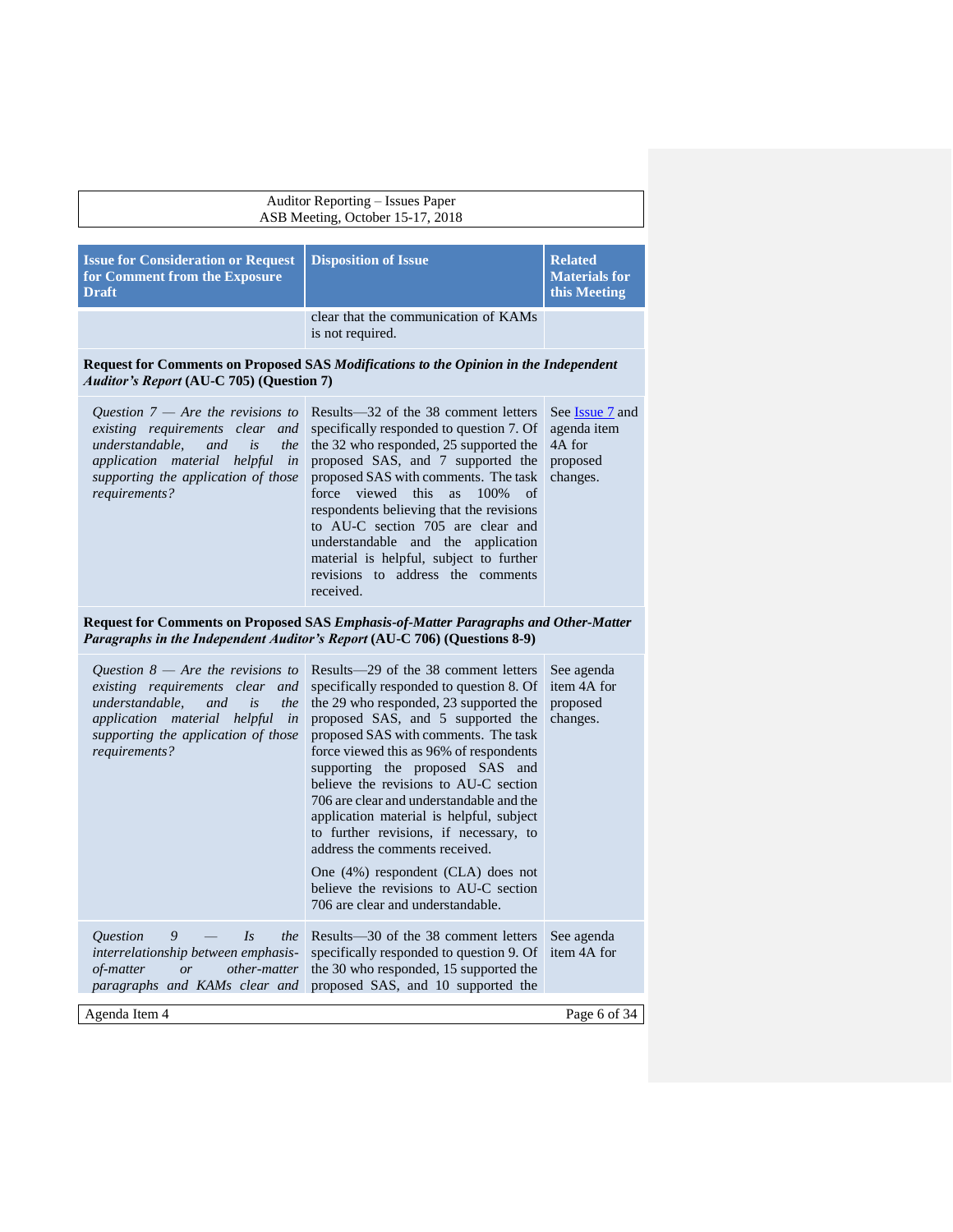| Auditor Reporting - Issues Paper<br>ASB Meeting, October 15-17, 2018                                                                                                                                                                                                           |                                                                                                                                                                                                                                                                                                                                                                                                                                                                                                                      |                                                                                                                                                          |
|--------------------------------------------------------------------------------------------------------------------------------------------------------------------------------------------------------------------------------------------------------------------------------|----------------------------------------------------------------------------------------------------------------------------------------------------------------------------------------------------------------------------------------------------------------------------------------------------------------------------------------------------------------------------------------------------------------------------------------------------------------------------------------------------------------------|----------------------------------------------------------------------------------------------------------------------------------------------------------|
|                                                                                                                                                                                                                                                                                |                                                                                                                                                                                                                                                                                                                                                                                                                                                                                                                      |                                                                                                                                                          |
| <b>Issue for Consideration or Request</b><br>for Comment from the Exposure<br><b>Draft</b>                                                                                                                                                                                     | <b>Disposition of Issue</b>                                                                                                                                                                                                                                                                                                                                                                                                                                                                                          | <b>Related</b><br><b>Materials for</b><br>this Meeting                                                                                                   |
| understandable, recognizing that the<br>communication of KAMs is not<br>required for audits of nonissuers? If<br>not, what additional guidance would<br>be helpful?                                                                                                            | proposed SAS with comments. The task<br>force viewed this as 84% of respondents<br>supporting the proposed SAS<br>and<br>believe<br>that<br>the<br>interrelationship<br>emphasis-of-matter<br>(EOM)<br>between<br>other-matter<br>(OM)<br>paragraphs,<br>paragraphs, and KAMs is clear and<br>understandable,<br>subject to<br>further<br>revisions to address the comments<br>received.                                                                                                                             | proposed<br>changes.                                                                                                                                     |
|                                                                                                                                                                                                                                                                                | 5 of the 30 (16%) respondents do not<br>believe the interrelationship is clear and<br>understandable.                                                                                                                                                                                                                                                                                                                                                                                                                |                                                                                                                                                          |
| <b>Proposed Amendments Addressing Disclosures in the Audit of Financial Statements</b><br>(Questions 12-14)                                                                                                                                                                    |                                                                                                                                                                                                                                                                                                                                                                                                                                                                                                                      |                                                                                                                                                          |
| Question $12$ - Are the proposed<br>changes appropriate and sufficient<br>for purposes of enhancing the focus<br>of the auditor on disclosures and,<br>thereby, further enhancing audit<br>quality?                                                                            | <i>Results</i> —32 of the 38 comment letters<br>specifically responded to question 12.<br>Of the 32 who responded, 26 supported<br>the proposed SAS, and 6 supported the<br>proposed SAS with comments. The task<br>force<br>viewed<br>100%<br>this<br>of<br><b>as</b><br>respondents supporting the proposed<br>SAS and believe that the proposed<br>changes are appropriate and sufficient<br>for purposes of enhancing the focus of<br>the auditor on disclosures and thereby<br>further enhancing audit quality. | <b>Disclosures</b><br>(other than<br>those related to<br>auditor-<br>reporting<br>standards) to<br>be addressed at<br>the January<br>2019 ASB<br>meeting |
| Question $13$ - Are there any<br>specific areas where, in your view,<br>additional enhancements to either<br>the requirements or application<br>material would be necessary for<br>purposes of effective auditing of<br>disclosures as part of a financial<br>statement audit? | <i>Results</i> —30 of the 38 comment letters<br>specifically responded to question 13.<br>Of the 30 who responded, 23 supported<br>the proposed SAS, and 6 supported the<br>proposed SAS with comments. The task<br>force viewed this as 97% of respondents<br>believe that there are no additional<br>enhancements to either the requirements<br>or application material necessary for                                                                                                                              | <b>Disclosures</b><br>(other than<br>those related to<br>auditor-<br>reporting<br>standards) to<br>be addressed at<br>the January<br>2019 ASB            |

purposes of effective auditing of

Agenda Item 4 Page 7 of 34

meeting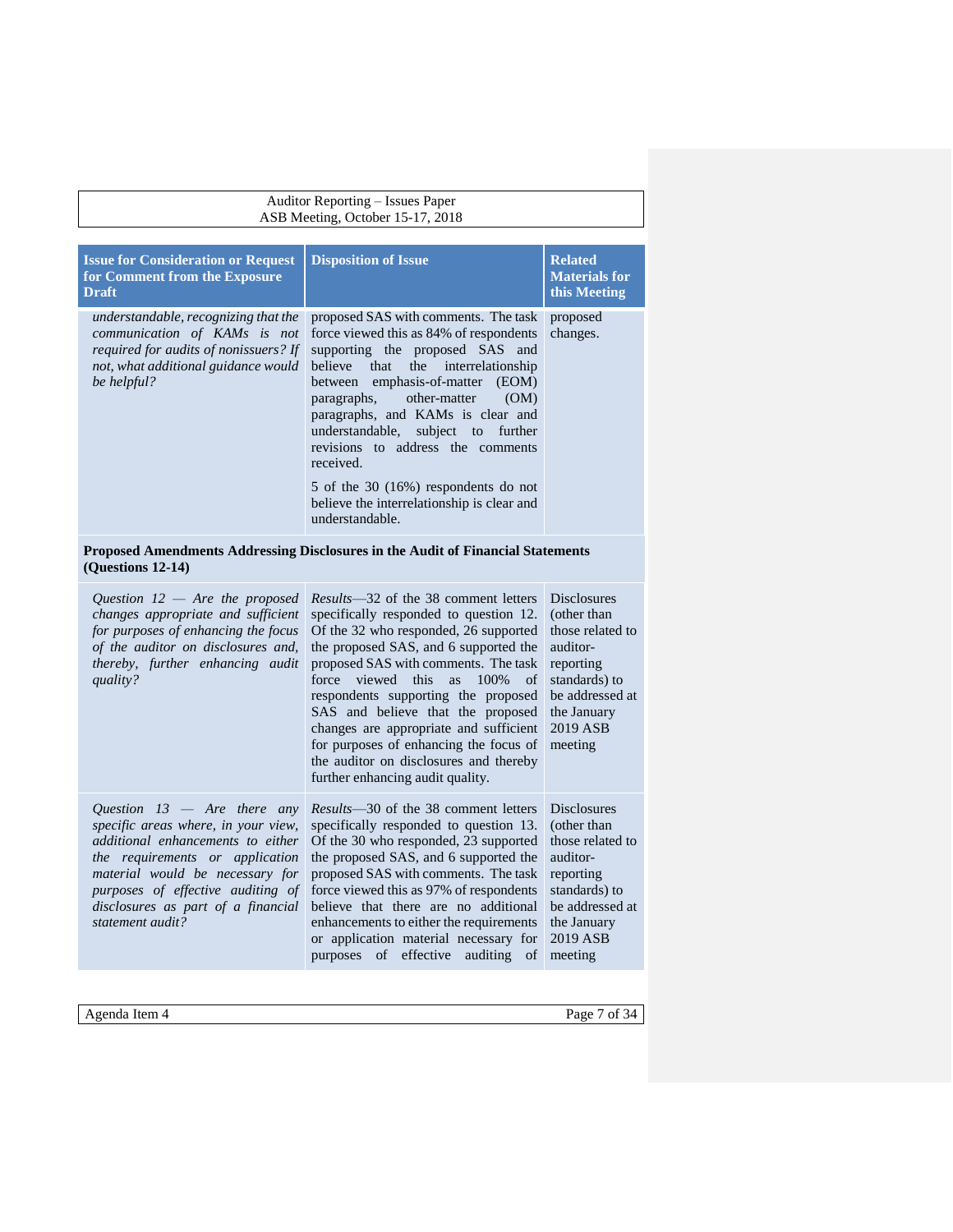| Auditor Reporting – Issues Paper<br>ASB Meeting, October 15-17, 2018                                                                                                                                                                                                                                                                     |                                                                                                                                                                                                                                                                                                                                                                                                                                                                                                                                                                                                                                                       |                                                                                                                                                          |
|------------------------------------------------------------------------------------------------------------------------------------------------------------------------------------------------------------------------------------------------------------------------------------------------------------------------------------------|-------------------------------------------------------------------------------------------------------------------------------------------------------------------------------------------------------------------------------------------------------------------------------------------------------------------------------------------------------------------------------------------------------------------------------------------------------------------------------------------------------------------------------------------------------------------------------------------------------------------------------------------------------|----------------------------------------------------------------------------------------------------------------------------------------------------------|
|                                                                                                                                                                                                                                                                                                                                          |                                                                                                                                                                                                                                                                                                                                                                                                                                                                                                                                                                                                                                                       |                                                                                                                                                          |
| <b>Issue for Consideration or Request</b><br>for Comment from the Exposure<br><b>Draft</b>                                                                                                                                                                                                                                               | <b>Disposition of Issue</b>                                                                                                                                                                                                                                                                                                                                                                                                                                                                                                                                                                                                                           | <b>Related</b><br><b>Materials for</b><br>this Meeting                                                                                                   |
|                                                                                                                                                                                                                                                                                                                                          | disclosures as part of the financial<br>statement audit.                                                                                                                                                                                                                                                                                                                                                                                                                                                                                                                                                                                              |                                                                                                                                                          |
| Question $14$ — Will the proposed<br>changes to the assertions in AU-C<br>section 315 help appropriately<br>integrate the auditor's audit<br>approach to the risk of material<br>misstatement in the disclosures with<br>the audit work on the underlying<br>amounts, thereby promoting a more<br><i>effective audit of disclosures?</i> | <i>Results</i> —31 of the 38 comment letters<br>specifically responded to question 14.<br>Of the 31 who responded, 26 supported<br>the proposed SAS, and 5 supported the<br>proposed SAS with comments. The task<br>viewed<br>this<br>100%<br>force<br><b>as</b><br>of<br>respondents supporting the proposed<br>SAS and believe that the proposed<br>changes to the assertions in AU-C<br>section 315 help appropriately integrate<br>the auditor's audit approach to the risk<br>material misstatement in<br>of<br>the<br>disclosures with the audit work on the<br>underlying amounts, thereby promoting<br>a more effective audit of disclosures. | <b>Disclosures</b><br>(other than<br>those related to<br>auditor-<br>reporting<br>standards) to<br>be addressed at<br>the January<br>2019 ASB<br>meeting |
|                                                                                                                                                                                                                                                                                                                                          | <b>Effective Date</b>                                                                                                                                                                                                                                                                                                                                                                                                                                                                                                                                                                                                                                 | See Issue 8                                                                                                                                              |

### *Effect on Extant AU-C Sections 800, 805, and 810*

As noted in the exposure draft, the ASB concluded that changes to the 800 series (AU-C section 800, *Special Considerations—Audits of Financial Statements Prepared in Accordance With Special Purpose Frameworks*, AU-C section 805, *Special Considerations—Audits of Single Financial Statements and Specific Elements, Accounts, or Items of a Financial Statement*, and AU-C section 810, *Engagements to Report on Summary Financial Statement*) should be addressed after feedback is received on the proposed SASs in the auditor reporting exposure draft. The auditor reporting task force intends to propose any necessary changes to the 800 series through a separate exposure draft, with the intent of aligning the effective dates of all the reporting standards to the extent practicable. A draft of the 800 series changes will be discussed at the January 2019 ASB meeting with the intent to vote to ballot for exposure.

### *Employee Benefit Plans*

In July 2018 the ASB voted, as a final standard, *Forming an Opinion and Reporting on Financial Statements of Employee Benefit Plans Subject to ERISA* (EBP reporting standard), that addresses the auditor's responsibilities to form an opinion and report on ERISA plan financial statements.

Agenda Item 4 Page 8 of 34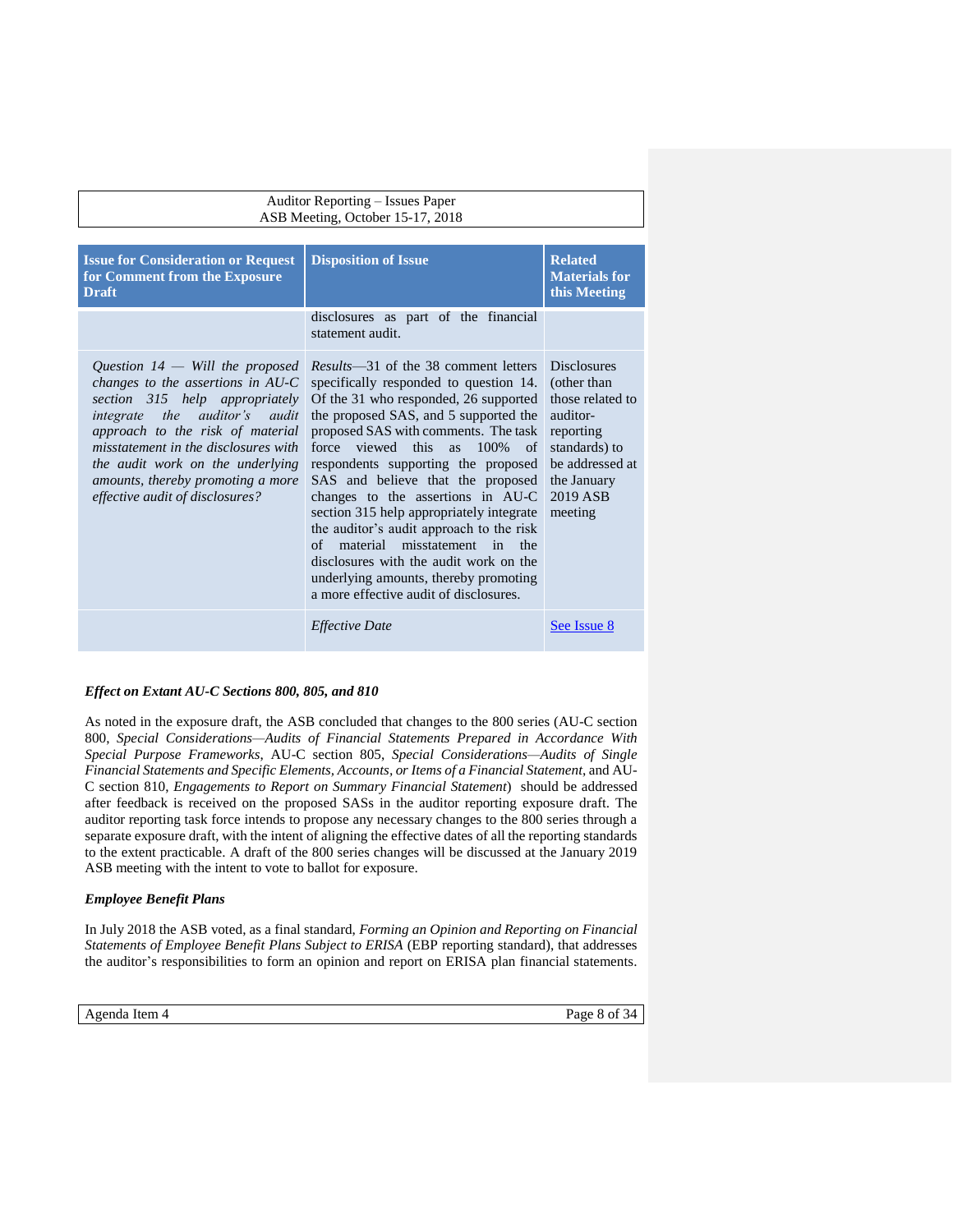| Auditor Reporting – Issues Paper |  |
|----------------------------------|--|
| ASB Meeting, October 15-17, 2018 |  |

The EBP reporting standard was voted final pending conforming amendments to be considered to align with the auditor reporting standards once they are finalized.

# **Agenda Items Presented**

| Item 4  |       | - Cover Letter and Issues Paper                                                                                                                                                                       |
|---------|-------|-------------------------------------------------------------------------------------------------------------------------------------------------------------------------------------------------------|
|         |       | Item 4A - Exposure Draft marked to reflect changes from comment letter responses                                                                                                                      |
| Item 4B |       | - Illustration 1 marked to reflect changes from the exposure draft                                                                                                                                    |
|         |       | Item 4C – Detailed Comment Letter Responses to Requests for Comment (Questions 1-4) and<br>proposed SAS Forming an Opinion and Reporting on Financial Statements                                      |
| Item 4D |       | - Detailed Comment Letter Responses to Issues for Consideration (Questions 10-11)                                                                                                                     |
| Item 4E |       | - Detailed Comment Letter Responses to Requests for Comment (Questions 5-6) and<br>proposed SAS Communicating Key Audit Matters in the Independent Auditor's<br>Report                                |
| Item 4F |       | - Detailed Comment Letter Responses to <i>Requests for Comment</i> (Question 7) and<br>proposed SAS Modifications to the Opinion in the Independent Auditor's Report                                  |
| Item 4G | $ \,$ | Detailed Comment Letter Responses to <i>Requests for Comment</i> (Questions 8-9) and<br>proposed SAS Emphasis-of-Matter Paragraphs and Other-Matter Paragraphs in<br>the Independent Auditor's Report |

Item 4H – Other Detailed Comment Letter Responses on the ED

Mr. Montgomery will lead the discussion through Agenda Items 4, 4A and 4B.

Agenda Item 4 Page 9 of 34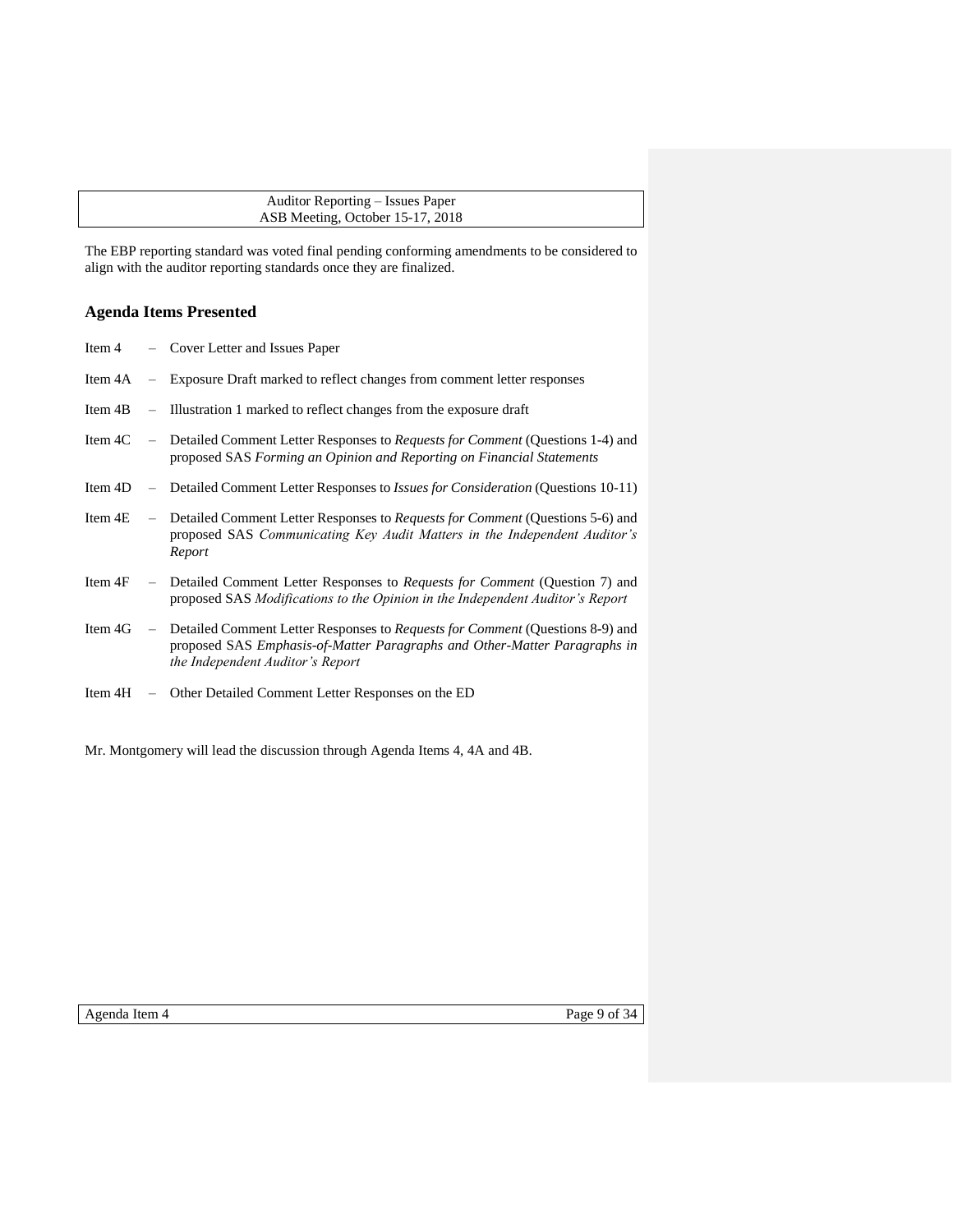| Auditor Reporting – Issues Paper |  |
|----------------------------------|--|
| ASB Meeting, October 15-17, 2018 |  |

# **Issues for Discussion with the ASB**

The ASB is asked to review the proposed changes in Agenda Item 4A. The following eight issues highlight certain areas in Agenda Item 4A to which the task force is seeking specific feedback from the ASB.

# **Forming an Opinion and Reporting on Financial Statements (AU-C 700)**

(Issues 1-5 in this Issues Paper)

# <span id="page-9-0"></span>**Issue 1: Timing of Communication With Those Charged With Governance**

*Question 10 — Should the requirement in AU-C section 260 be more specific regarding the timing of communication about certain matters with those charged with governance, including whether there should be a requirement for certain communications to be made prior to issuance of the auditor's report?*

*Comment Letter Results —*There was strong sentiment that auditor judgment should be allowed and the proposed SAS should retain the flexibility in the timing of communications due to the variety of circumstances that may be encountered during an audit. Respondents noted that such flexibility is essential to ensure the proposed SASs are scalable and appropriate for audits of companies of all sizes and degrees of complexity.

### *Results from July 2018 ASB Meeting*

At the July 2018 ASB meeting, the ASB noted the importance of certain communications to be made prior to the release of the auditor's report. The ASB asked the task force to re-look at paragraphs 12-13 of AU-C section 260 *The Auditor's Communication with Those Charged with Governance*, to determine whether any of those required communications should be made prior to the issuance of the auditor's report. The ASB also asked the task force to obtain feedback from TIC so that the task force is taking into consideration the concerns of different size firms.

#### *Subsequent Task Force Discussion*

Subsequent to the July 2018 ASB meeting, the task force met twice in person and held teleconference calls to discuss revisions to the proposed SASs. The task force believes, consistent with the comment letter feedback, that the proposed SASs should retain flexibility in the timing of communications with those charged with governance. The TIC representative on the task force also supports this approach.

### *Task Force Recommendations*

Agenda Item 4 Page 10 of 34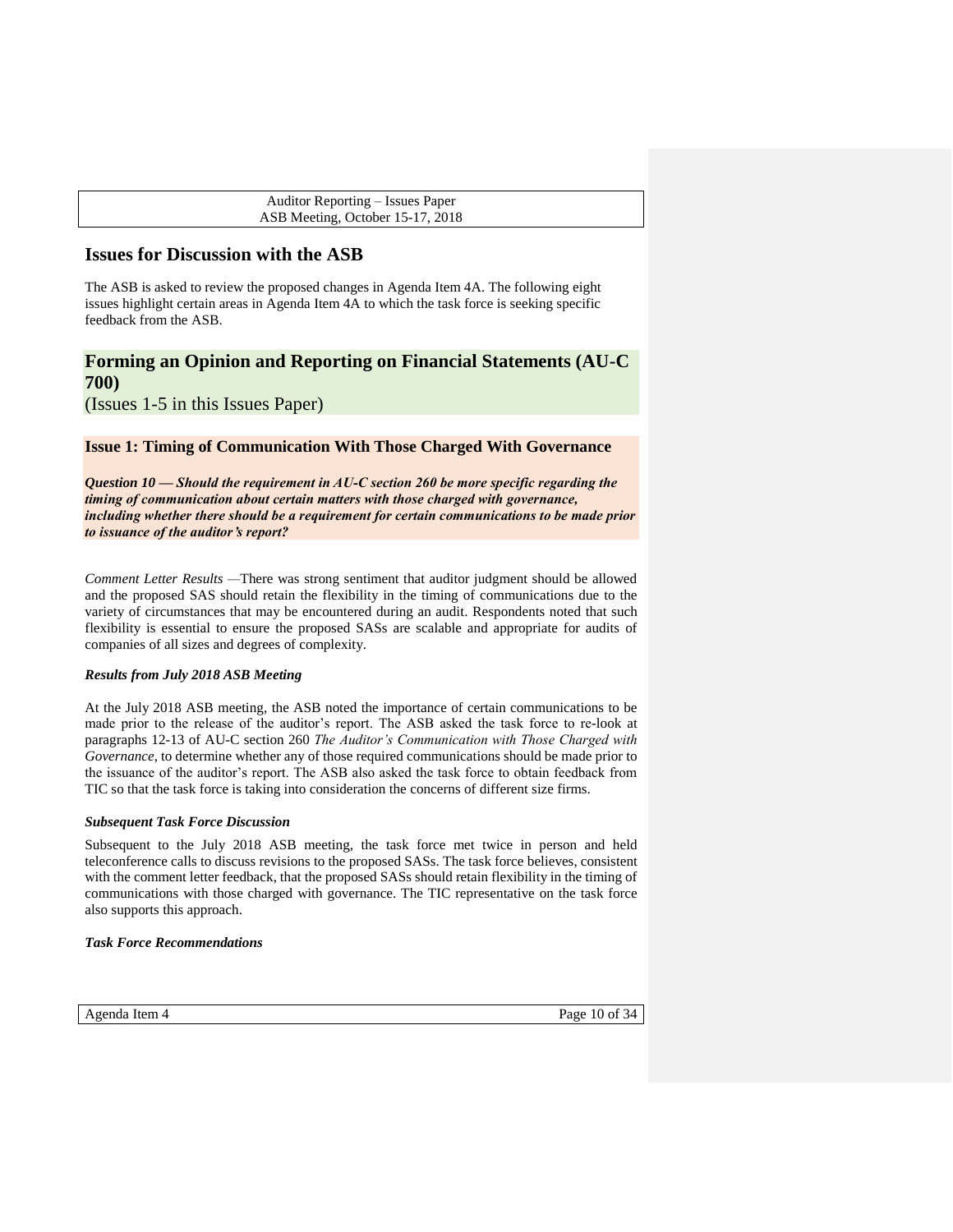| Auditor Reporting – Issues Paper |  |
|----------------------------------|--|
| ASB Meeting, October 15-17, 2018 |  |

The task force believes that the requirements in the ED should remain unchanged but proposes adding additional guidance to paragraph .A50 of AU-C section 260 to highlight that certain matters may be important to communicate prior to the issuance of the auditor's report.

The following contains the proposed changes (redlined) to the proposed amendments to AU-C section 260 for the ASB's consideration:

#### *Timing of Communications (Ref: par. .18)*

**.A42** *A50.* The *Timely communication throughout the audit contributes to the achievement of robust two-way dialogue between those charged with governance and the auditor. However, the* appropriate timing for communications will vary with the circumstances of the engagement. Considerations include the significance and nature of the matter and the action expected to be taken by those charged with governance. The auditor may consider communicating *For example:* 

#### *Timing of Communications (Ref: par. .18)*

**.A42** *A50.* The *Timely communication throughout the audit contributes to the achievement of robust two-way dialogue between those charged with governance and the auditor. However, the* appropriate timing for communications will vary with the circumstances of the engagement. Considerations include the significance and nature of the matter and the action expected to be taken by those charged with governance. The auditor may consider communicating*For example:*

- *Communications regarding* planning matters *may often be made* early in the audit engagement and, for an initial engagement, as part of the terms of the engagement.
- *It may be appropriate to communicate* significant difficulties encountered during the audit as soon as practicable if those charged with governance are able to assist the auditor in overcoming the difficulties or if the difficulties are likely to lead to a modified opinion.
- *Communications regarding independence may be appropriate whenever significant judgments are made about threats to independence and related safeguards.*
- *When proposed SAS* **Communicating Key Audit Matters in the Independent Auditor's Report** *applies, the auditor may communicate preliminary views about key audit matters when discussing the planned scope and timing of the audit (see paragraph .A21); the auditor may also have more frequent communications to further discuss such matters when communicating about significant audit findings.*

*The following are examples of matters for which communication with those charged with governance may be more important prior to issuance of the auditor's report:*

 *Communications regarding uncorrected misstatements accumulated by the auditor and the effect that they, individually or in the aggregate, may have on the opinion in* 

**Moved up [1]:** *Communications regarding independence may be appropriate whenever significant judgments are made about threats to independence and related safeguards.* 

Agenda Item 4 Page 11 of 34

**Deleted:** *The following are examples of what may be considered appropriate timely communication*

**Moved (insertion) [1]**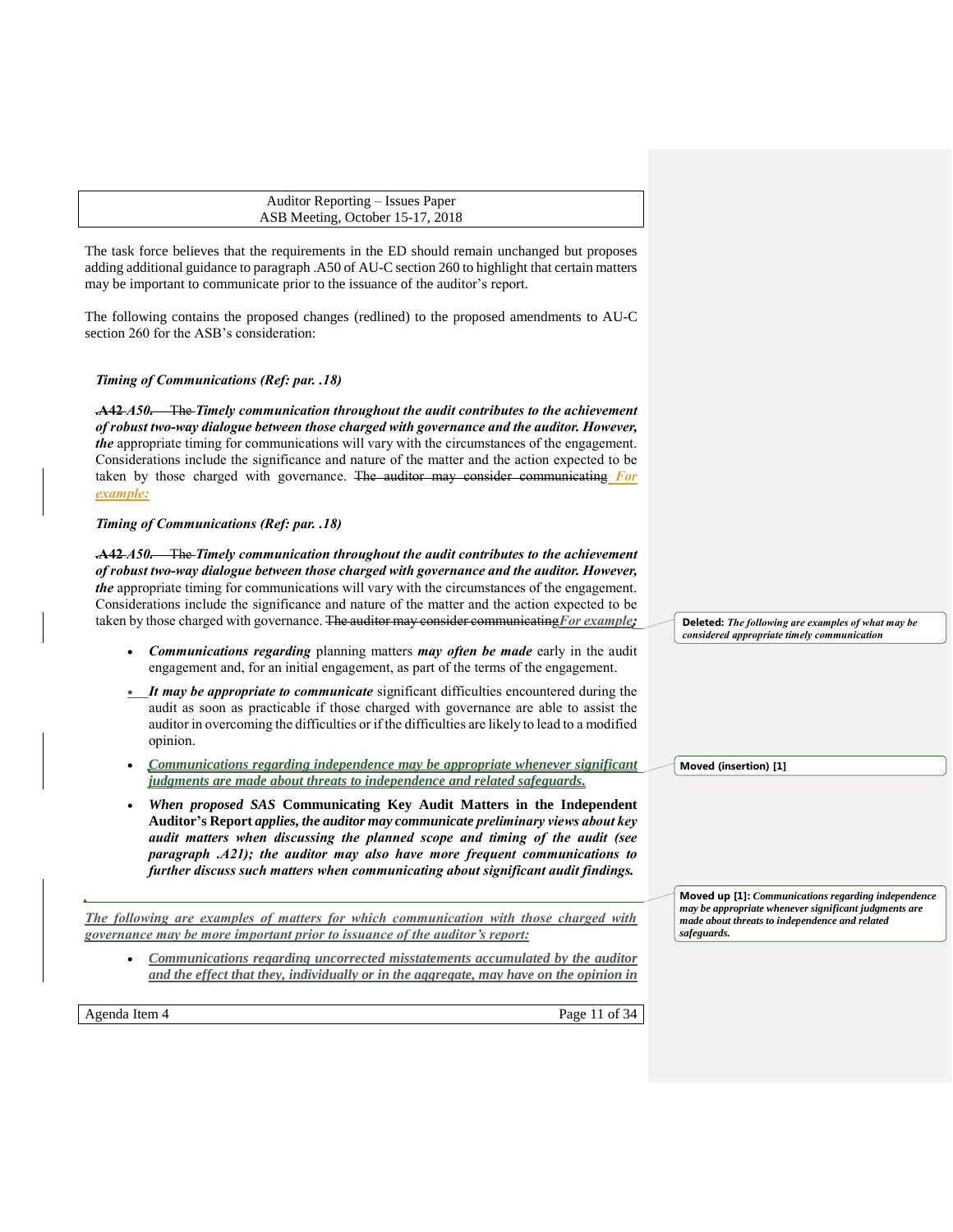*the auditor's report, including possible implications with respect to future financial statements.*

- *Communications regarding findings from the audit, including the auditor's views about the qualitative aspects of the entity's accounting practices.*
- *When proposed SAS* **Communicating Key Audit Matters in the Independent Auditor's Report** *applies, the matters planned to be included in the auditor's report.*

#### *Action Requested of the ASB*

The ASB is asked to review the proposed changes to paragraph .A50 of AU-C section 260 (see the "Amendments" section in agenda item 4A) and provide the task force with feedback.

- 1. Does the ASB support the task force's conclusion to retain the flexibility in the timing of communications with those charged with governance?
- 2. Does the ASB support the proposed changes to paragraph .A50 of AU-C section 260?

## <span id="page-11-0"></span>**Issue 2—Addressee in the Auditor's Report**

*Question 11 — Please provide your views on the following:*

- *a. Would including the city and state of the addressee in the auditor's report be beneficial to users of the financial statements?*
- *b. What would the practical implications be if such a requirement were adopted?*

*Comment Letter Results —*78% of respondents believe that including the addressee's city and state would not be beneficial to users of the financial statements and believe the difficulties in determining that information would outweigh the benefits.

### *Results from July 2018 ASB Meeting*

At the July 2018 ASB meeting, the ASB asked the task force to develop a requirement, along with related application material, for the city and state of the addressee to be included in the auditor's report for the ASB to consider at the October 2018 meeting.

#### *Subsequent Task Force Discussion*

Because it is important to have both ARSC and the ASB agree on an approach, Bruce Nunnally (ARSC representative) and Mike Glynn (AICPA staff of ARSC) joined the task force for the discussion on this topic. The task force discussed the need for the auditor to obtain the agreement of management as to the city and state of the addressee to the auditor's report. In addition, the task force agree that the application material should be concise, and that the city and state used for the engagement letter is an appropriate starting point.

Agenda Item 4 Page 12 of 34

**Deleted:** *, may also be made at the conclusion of the audit*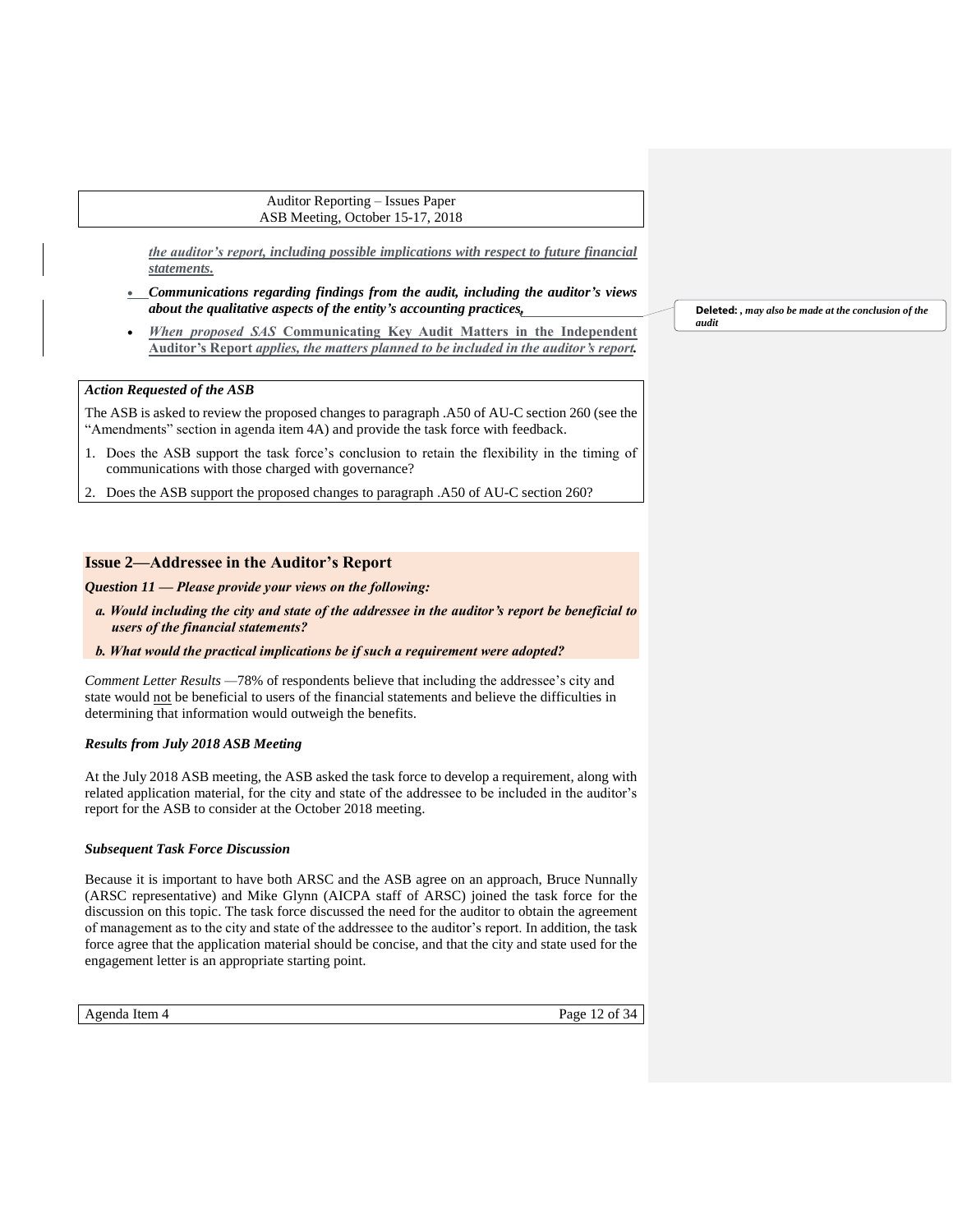| Auditor Reporting – Issues Paper |
|----------------------------------|
| ASB Meeting, October 15-17, 2018 |

#### *Task Force Recommendations*

**[Paragraphs 21 and A25A of proposed SAS** *Forming an Opinion and Reporting on Financial Statements***; and paragraph .A24 of AU-C section 210 in Agenda Item 4A)**

The task force recommends the following changes to paragraph 21 of proposed SAS *Forming an Opinion and Reporting on Financial Statements* with application material included in new paragraph A25A.

| Requirements                                                                                                                                                                                      | <b>Application Material</b>                                                                                                                                                                                                                                                                                                                                                                                                                                                                                                                                                                                                                                                                                                     |
|---------------------------------------------------------------------------------------------------------------------------------------------------------------------------------------------------|---------------------------------------------------------------------------------------------------------------------------------------------------------------------------------------------------------------------------------------------------------------------------------------------------------------------------------------------------------------------------------------------------------------------------------------------------------------------------------------------------------------------------------------------------------------------------------------------------------------------------------------------------------------------------------------------------------------------------------|
| 21. The auditor's report should be addressed,<br>as appropriate, based on the circumstances of<br>the engagement, and should include the city and<br>state of the addressee. (Ref: par. A25-A25A) | A25.<br>The auditor's report is normally<br>addressed to those for whom the report is<br>prepared. The report may be addressed to the<br>entity whose financial statements are being<br>audited or to those charged with governance. A<br>report on the financial statements of an<br>unincorporated entity may be addressed as<br>circumstances dictate (for example, to the<br>partners, general partner, or proprietor).<br>Occasionally, an auditor may be retained to<br>audit the financial statements of an entity that<br>is not a client; in such a case, the report may be<br>addressed to the client and not to those charged<br>with governance of the entity whose financial<br>statements are being audited.      |
|                                                                                                                                                                                                   | A25A. The city and state of the addressee is<br>ordinarily the city and state used for the<br>engagement letter. However, in other<br>instances, including when the engaging party is<br>different from the entity for which the audit is<br>being performed, determining the location to<br>include in the auditor's report may require<br>professional judgment. Factors that may be<br>helpful in making this determination include<br>the following:<br>the principal location of business<br>operations that may be described in the<br>notes to the financial statements;<br>the city and state included in the<br>entity's income tax returns;<br>the location where a preponderance of<br>the audit work was performed. |

Agenda Item 4 Page 13 of 34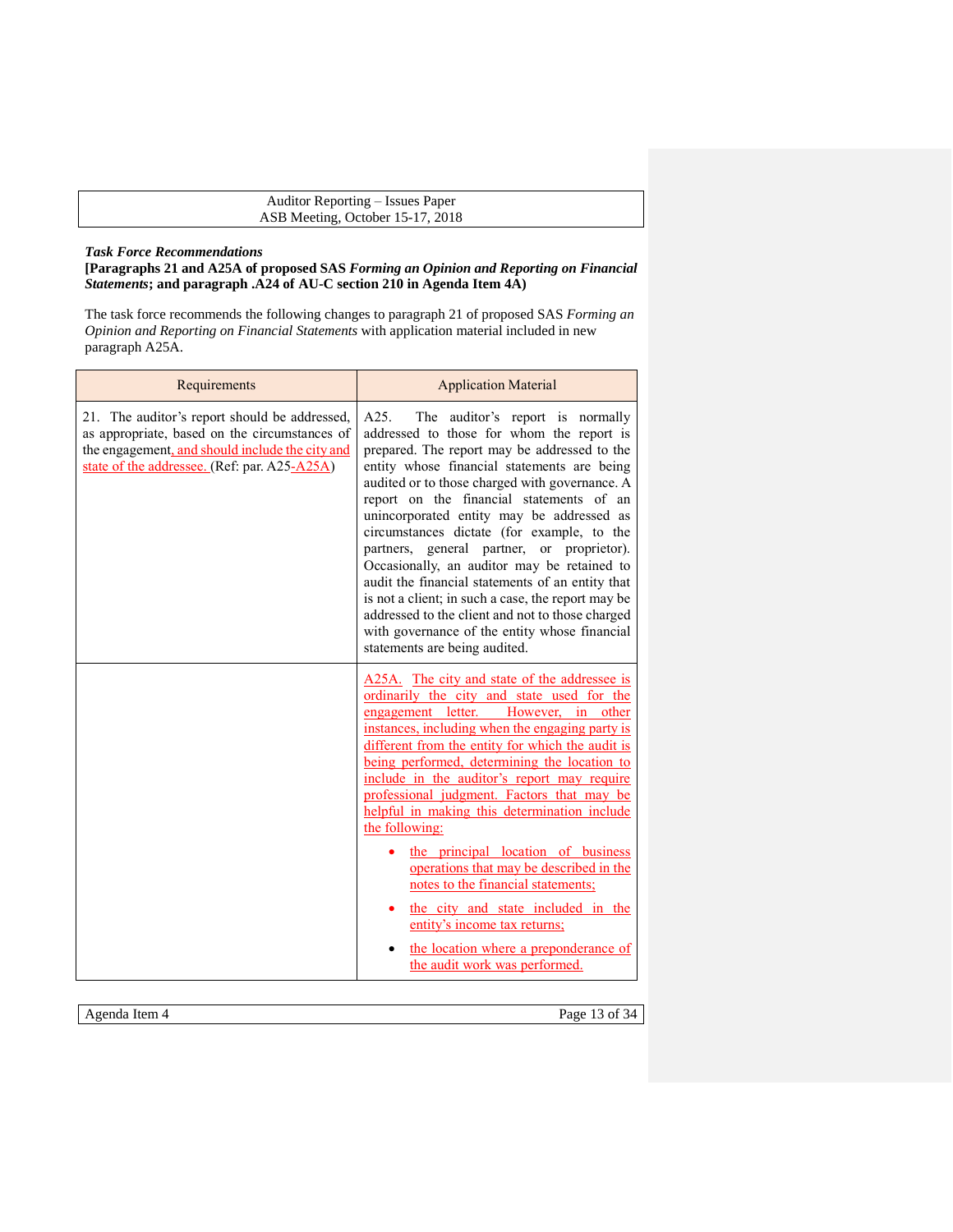#### *Action Requested of the ASB*

- 3. Does the ASB agree that the city and state of the addressee should be required to be included in the auditor's report?
- 4. Does the ASB believe the application material in paragraph A25A is helpful in determining the city and state of the addressee?

#### **AU-C section 210,** *Terms of Engagement*

The task force recommends the following changes (redlined) to paragraph .A24 of proposed revisions to AU-C section 210, *Terms of Engagement* from the ED because the auditor may want to obtain the agreement of management regarding the city and state of the addressee in the auditor's report:

### **Audit Engagement Letter or Other Form of Written Agreement<sup>10</sup>(Ref. par. .10)**

*Form and Content of the Audit Engagement Letter*

**.A23** .*A24* The form and content of the audit engagement letter may vary for each entity. Information included in the audit engagement letter on the auditor's responsibilities may be based on section 200, *Overall Objectives of the Independent Auditor and the Conduct of an Audit in Accordance With Generally Accepted Auditing Standards*. <sup>11</sup> Paragraph .06*b* of this section addresses the description of the responsibilities of management. In addition to including the matters required by paragraph .10, an audit engagement letter may make reference to, for example, the following:

- Elaboration of the scope of the audit, including reference to applicable legislation, regulations, GAAS, and ethical and other pronouncements of professional bodies to which the auditor adheres
- *Arrangements regarding the planning and performance of the audit, including the composition of the audit team*
- *The communication of key audit matters*
- The form of any other communication *about the* of results of the audit engagement
- Arrangements regarding the planning and performance of the audit, including the composition of the audit team
- The expectation that management will provide written representations (see also paragraph .A11)

Agenda Item 4 Page 14 of 34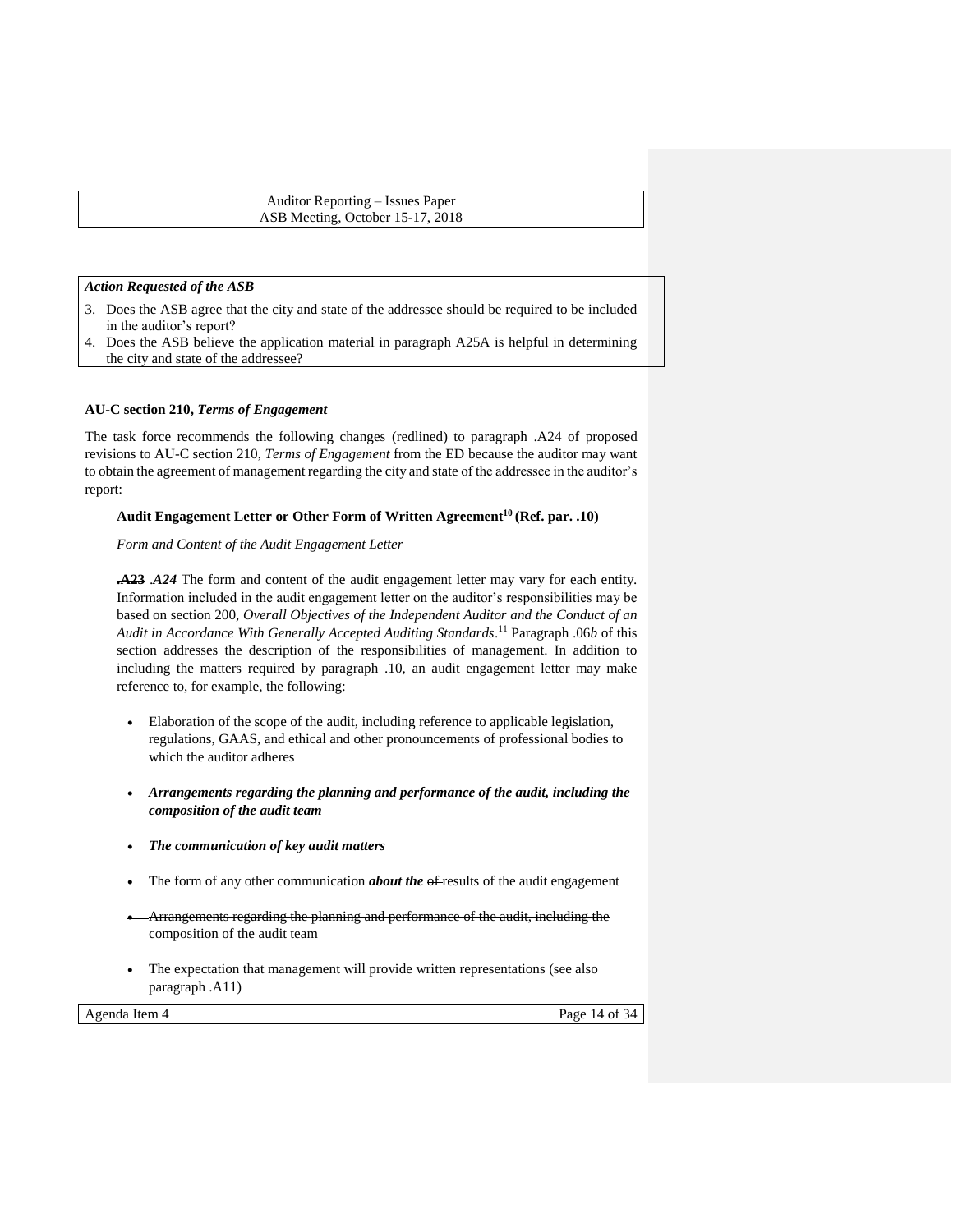- *The expectation that management will provide access to all information of which management is aware that is relevant to the preparation and fair presentation of the financial statements, including an expectation that management will provide access to information relevant to disclosures*
- The agreement of management to make available to the auditor draft financial statements, *including all information relevant to their preparation and fair presentation, whether obtained from within or outside of the general and subsidiary ledgers (including all information relevant to the preparation and fair presentation of disclosures), and the and any accompanying other information,<sup>12</sup> <i>if any*, in time to allow the auditor to complete the audit in accordance with the proposed timetable
- The agreement of management to inform the auditor of events occurring or facts discovered subsequent to the date of the financial statements, of which management may become aware, that may affect the financial statements
- The basis on which fees are computed and any billing arrangements
- *The city and state of addressee in the auditor's report<sup>1</sup>*
- A request for management to acknowledge receipt of the audit engagement letter and to agree to the terms of the engagement outlined therein, as may be evidenced by their signature on the engagement letter

 $11$ <sup>[Footnote omitted for purposes of this proposed SAS.]</sup>

*<sup>12</sup>As defined in proposed SAS* **The Auditor's Responsibilities Relating to Other Information Included in Annual Reports.**

*<sup>1</sup> See proposed SAS* **Forming an Opinion and Reporting on Financial Statements***, paragraph 21*

[All subsequent footnotes are renumbered.]

#### *Action Requested of the ASB*

5. Does the ASB agree with the amending the application material in paragraph A24 of AU-C section 210 to include the city and state of the addressee as a matter the auditor may want to make reference to in the engagement letter?

### <span id="page-14-0"></span>**Issue 3—Going Concern**

Agenda Item 4 Page 15 of 34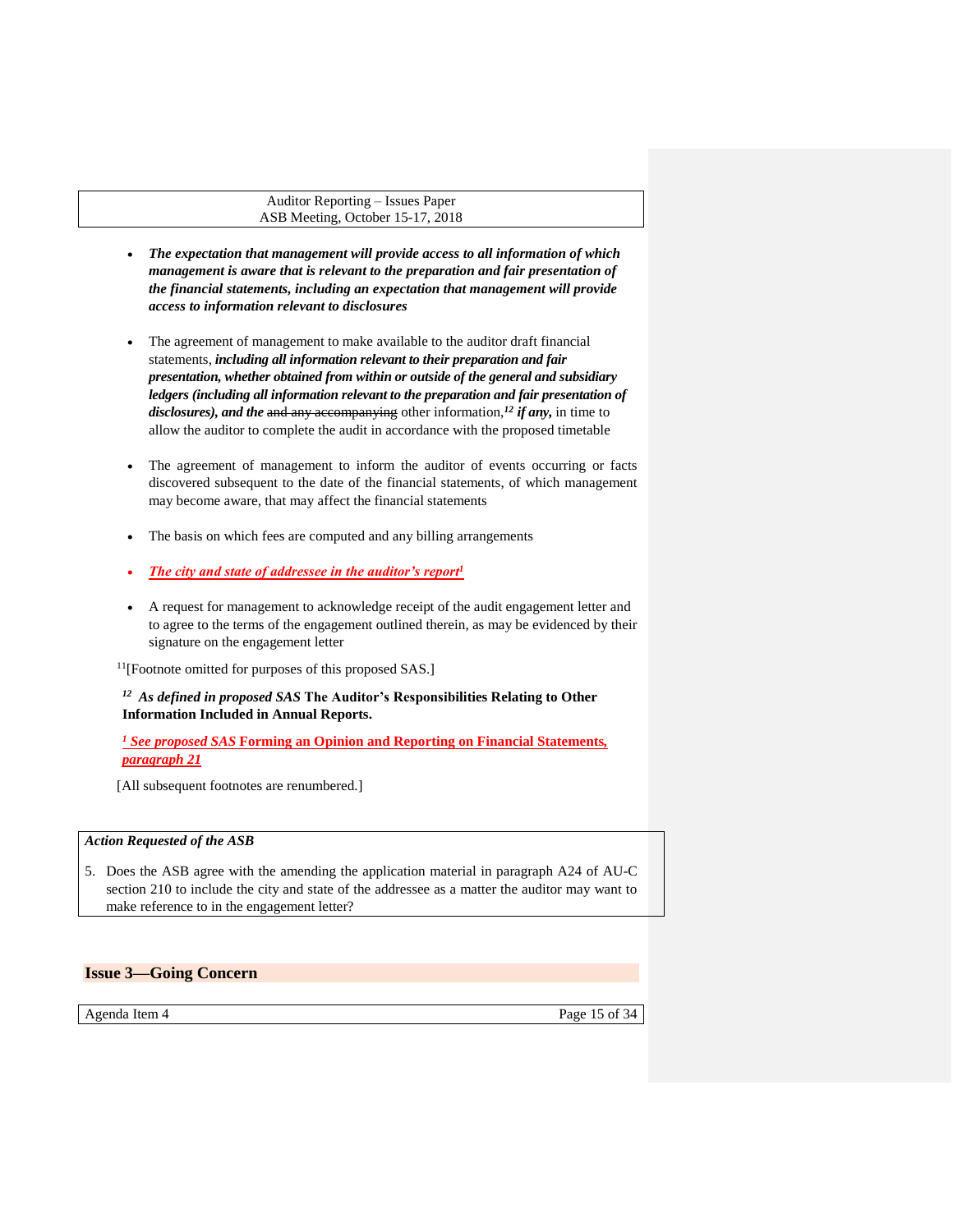*Question 2 — Are the descriptions of the responsibilities of management and the auditor relating to going concern (paragraphs 31b and 36biv) useful and understandable, in view of the calls for more information in the auditor's report about their respective responsibilities in this area? Would any modifications to the descriptions of management's responsibility be necessary for any specific financial reporting framework? Are there any concerns about possible confusion or misinterpretation about the auditor's responsibilities, in particular the requirement to conclude on the entity's ability to continue as a going concern, recognizing that the description is consistent with the requirement in paragraph .20 of AU-C section 570 (SAS No. 132)?* 

#### *Comment Letter Results*

Many respondents supported including the descriptions of the responsibilities of management and the auditor relating to going concern in the report because they believe it will provide additional clarity to the users of the auditor's report, and provided recommendations on how to better communicate such matters. Some respondents raised concerns about including a going concern section in every auditor's report when there is no substantial doubt about an entity's ability to continue as a going concern and, in some cases, no indication of events or conditions that could give rise to substantial doubt. Other respondents expressed concerns with requiring a statement about the appropriateness of the going concern basis of accounting when the going concern basis of accounting may not be relevant for all financial reporting frameworks.

#### *July 2018 ASB Meeting Discussion*

At the July 2018 ASB meeting, the ASB had a preliminary discussion about the comment letter feedback relating to going concern. The task force noted that the comments received on the exposure draft would be considered further and recommendations would be developed for further discussion at the October 2018 ASB meeting.

#### *Subsequent Task Force Discussion*

The task force focused on the following going concern related content in the proposed SAS *Forming an Opinion and Reporting Financial Statements*:

- 1. Paragraph 27 of the proposed SAS (from the ED) requires a separate going concern section in the auditor's report, when applicable, in accordance with the proposed amendment to AU-C section 570, *The Auditor's Consideration of an Entity's Ability to Continue as a Going Concern*
- 2. Paragraph 31(b) of the proposed SAS (from the ED) requires a statement that describes management's responsibilities for assessing the entity's ability to continue as a going concern in accordance with the applicable financial reporting framework and determining whether the use of the going concern basis of accounting is appropriate
- 3. Paragraph 36(b)(iii) of the proposed SAS (from the ED) requires a statement that the auditor's responsibilities are to conclude on the entity's ability to continue as a going

Agenda Item 4 Page 16 of 34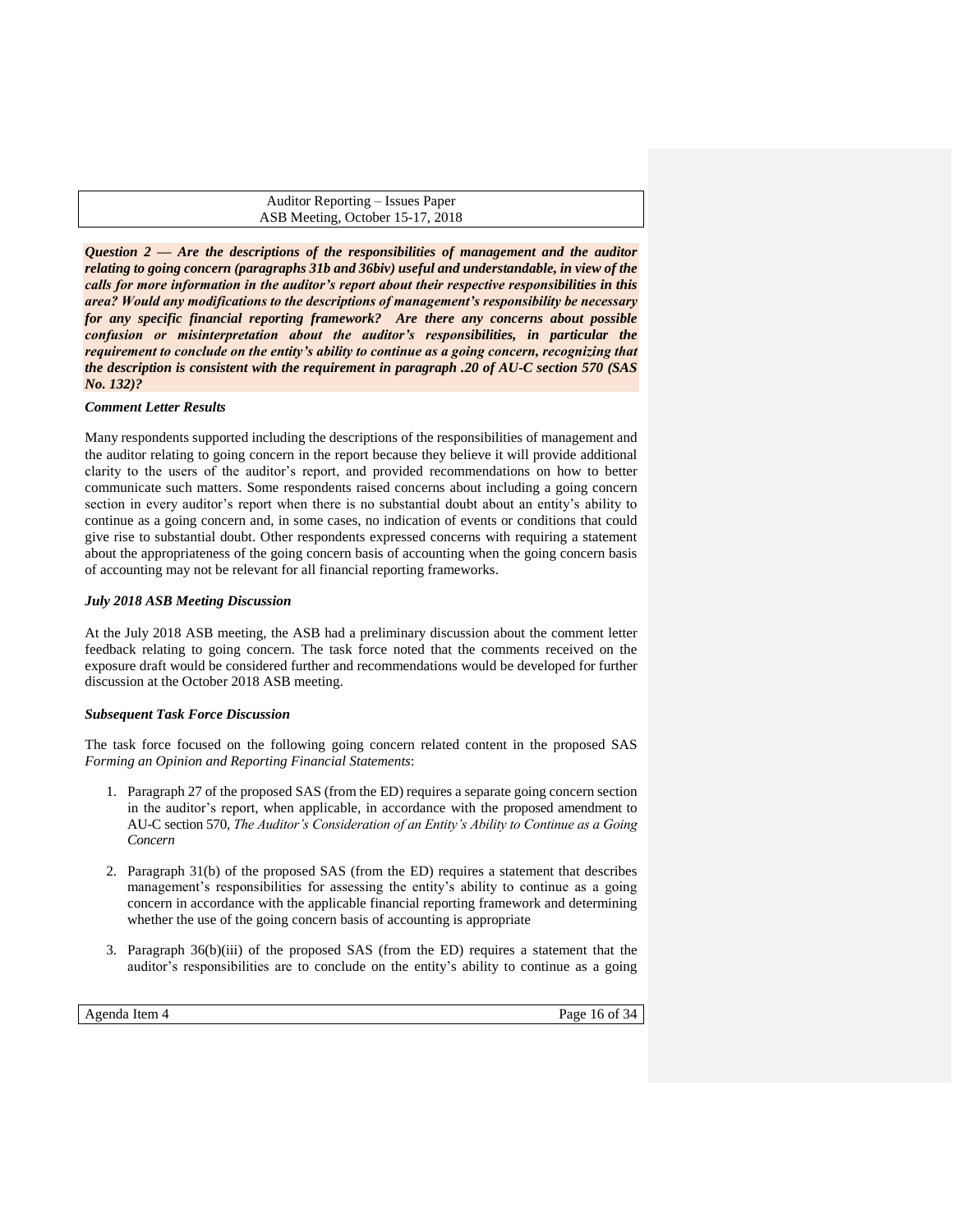| Auditor Reporting – Issues Paper |  |
|----------------------------------|--|
| ASB Meeting, October 15-17, 2018 |  |

concern and on the appropriateness of management's use of the going concern basis of accounting

The task force believes the proposed SAS should continue to require a separate section in the auditor's report when required in accordance with AU-C section 570 (i.e., when there is substantial doubt about the entity's ability to continue as a going concern for a reasonable period of time) and therefore the task force is not proposing any changes to paragraph 27 of the proposed SAS.

The task force discussed the comments received relating to paragraph 31(b) and whether there is a need to discuss going concern in all reports. The task force noted that there is confusion with the term "going concern" and it may be misunderstood by users. The task force also questioned the need for the proposed SAS to make reference to the going concern basis of accounting because in the U.S. the going concern basis of accounting is not always relevant.

The task force discussed the following three options for revising the proposed SAS relating to going concern.

Option 1:

- $\bullet$  Revise paragraph 31(b) to retain the requirement to describe management's responsibilities for assessing the entity's ability to continue as a going concern in accordance with the applicable financial reporting framework, but remove the requirement to describe management's responsibility for determining whether the use of the going concern basis of accounting is appropriate.
- Revise paragraph  $36(b)(iv)$  to retain the description of the auditor's responsibilities to conclude on the entity's ability to continue as a going concern, but remove the requirement to describe the auditor's responsibility to conclude on the appropriateness of management's use of the going concern basis of accounting.

#### Option 2:

- Remove paragraph 31(b) entirely such that the report is silent about management's responsibilities relating to going concern because not all financial reporting frameworks require management to make a going concern.
- Revise paragraph 36(b)(iv) to retain the description of the auditor's responsibilities to conclude on the entity's ability to continue as a going concern, but remove the requirement to describe the auditor's responsibility to conclude on the appropriateness of management's use of the going concern basis of accounting.

#### Option 3:

 Revise paragraph 31(b) to include a requirement to describe management's responsibilities for assessing the entity's ability to continue as a going concern only when the applicable financial reporting framework contains such a requirement. Remove the requirement to

Agenda Item 4 Page 17 of 34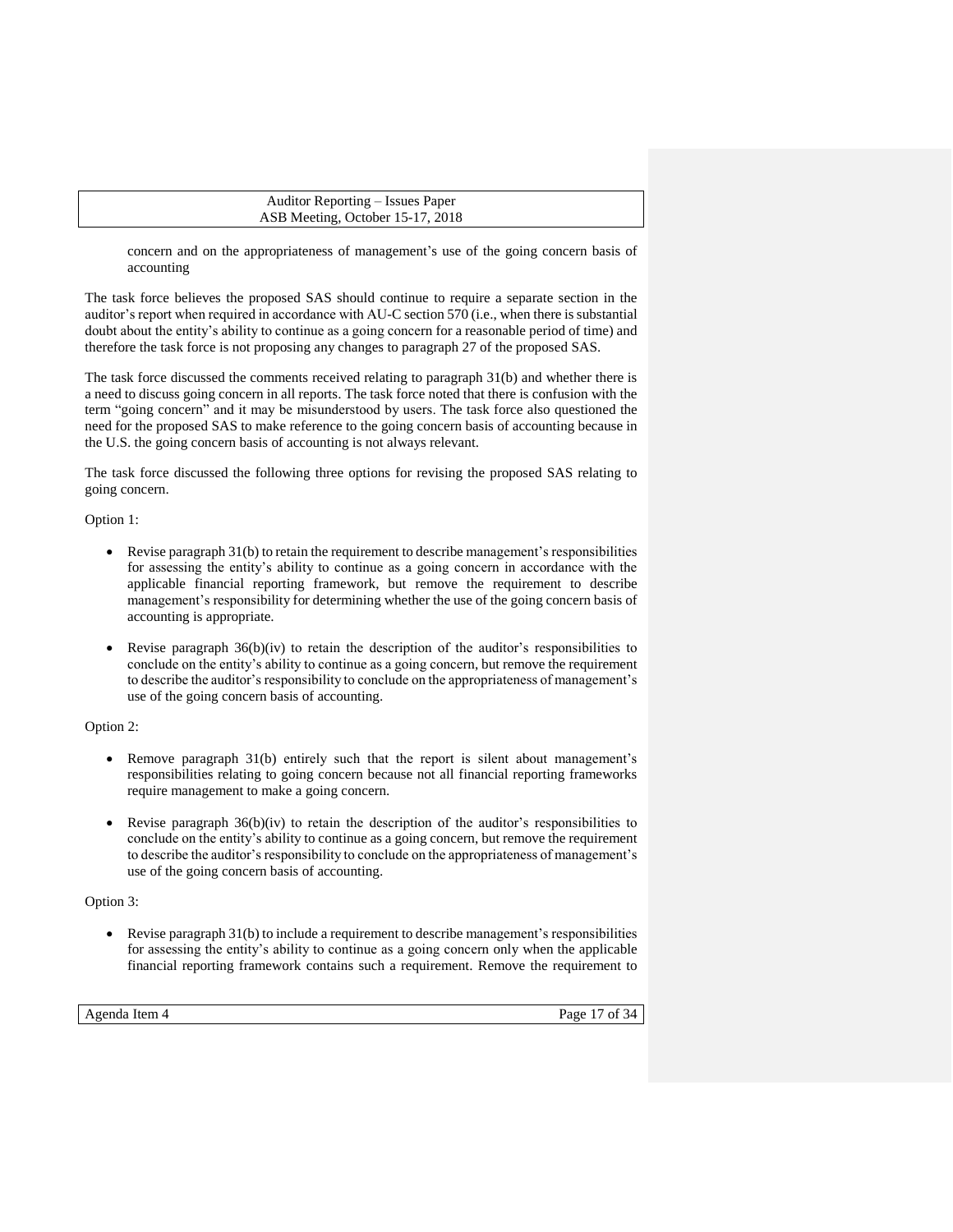| Auditor Reporting – Issues Paper |  |
|----------------------------------|--|
| ASB Meeting, October 15-17, 2018 |  |

describe management's responsibility for determining whether the use of the going concern basis of accounting is appropriate.

 Revise paragraph 36(b)(iv) to retain the description of the auditor's responsibilities to conclude on the entity's ability to continue as a going concern, but remove the requirement to describe the auditor's responsibility to conclude on the appropriateness of management's use of the going concern basis of accounting.

#### *Task Force Recommendations*

**[**Paragraphs 31(b) and 36(e) from the proposed SAS *Forming an Opinion and Reporting on Financial Statements* in Agenda Item 4A]

The task force supports option 3 based on the following:

- Any reference to management's responsibility in the auditor's report should be conditional on whether the applicable financial reporting framework requires management to evaluate whether there are conditions or events that raise substantial doubt about the entity's ability to continue as a going concern.
- The report should be silent about the going concern basis of accounting because it may not be relevant for some financial reporting frameworks.
- Any wording about the auditor's responsibilities should focus on the requirement under AU-C section 570 to evaluate whether there are conditions or events that raise substantial doubt about the entity's ability to continue as a going concern.

Accordingly, the task force recommends the following changes to paragraphs 31(b) and 36(e) (formerly paragraph 36(b)(iv)) from the proposed SAS *Forming an Opinion and Reporting on Financial Statements* in agenda item 4A (note: the task force has also proposed other changes to the auditor responsibilities section that are reflected here):

<span id="page-17-0"></span>

| Requirements                                                                                                                                | <b>Application Material</b>                                                                  |
|---------------------------------------------------------------------------------------------------------------------------------------------|----------------------------------------------------------------------------------------------|
| Responsibilities for the Financial Statements                                                                                               | Responsibilities for the Financial Statements<br>(Ref: par. $30-33$ )                        |
| 30. The auditor's report should include a section<br>with the heading "Responsibilities"<br>0f<br>Management for the Financial Statements." |                                                                                              |
| 31. This section of the auditor's report should<br>describe management's responsibility for the<br>following:                               |                                                                                              |
| The preparation and fair presentation of<br>$\mathfrak{a}$ .<br>the financial statements in accordance                                      | A41. AU-C section 200 explains the premise<br>relating to the responsibilities of management |
| Agenda Item 4                                                                                                                               | Page 18 of 34                                                                                |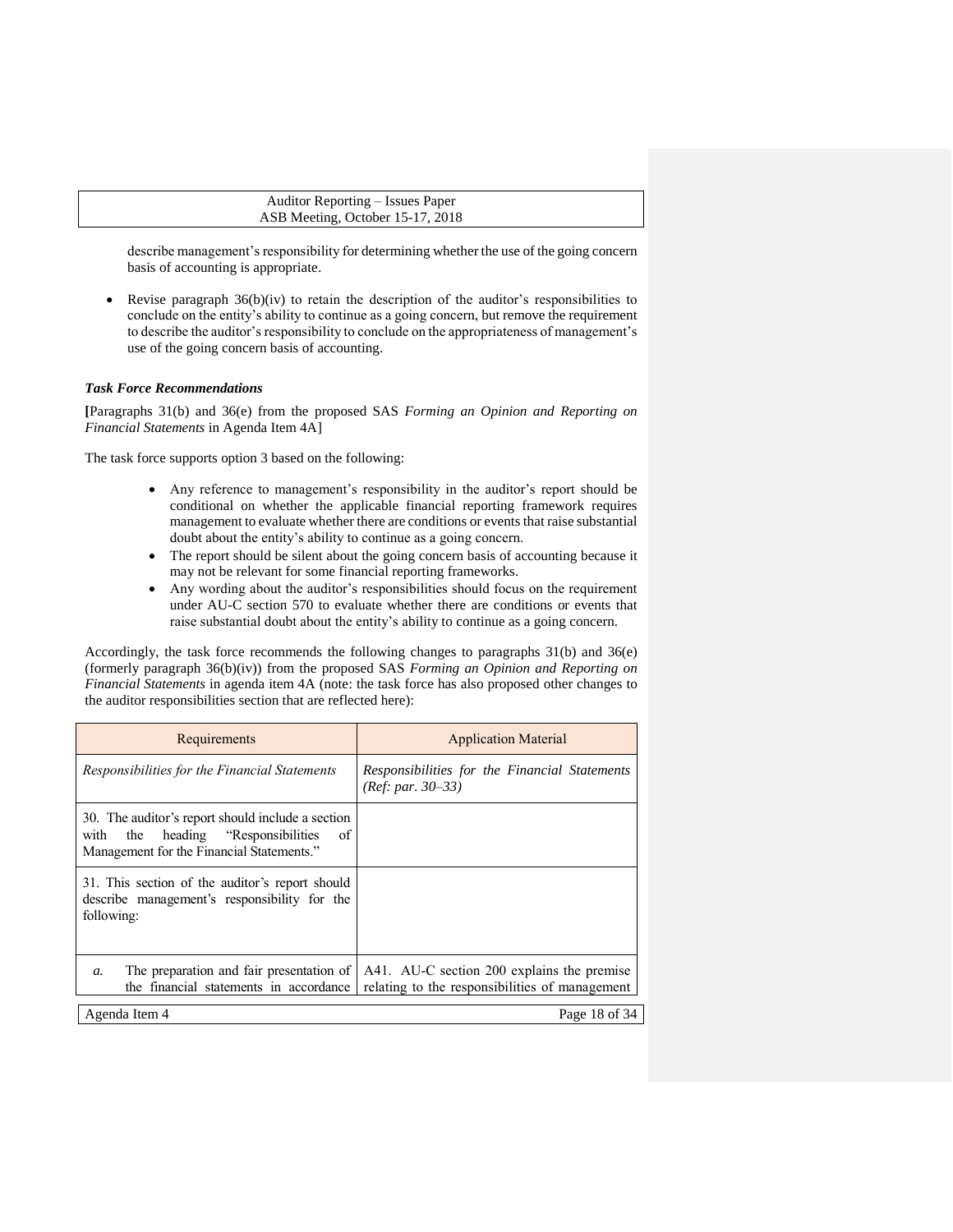| Requirements                                                                                                                                                                                                                                                                                                                                                                                          | <b>Application Material</b>                                                                                                                                                                                                                                                                                                                                                                                                                                                                                                                                                                                                                                                                                                                                                                                                                                                                                                                                                                                                                                                                                                                                                               |
|-------------------------------------------------------------------------------------------------------------------------------------------------------------------------------------------------------------------------------------------------------------------------------------------------------------------------------------------------------------------------------------------------------|-------------------------------------------------------------------------------------------------------------------------------------------------------------------------------------------------------------------------------------------------------------------------------------------------------------------------------------------------------------------------------------------------------------------------------------------------------------------------------------------------------------------------------------------------------------------------------------------------------------------------------------------------------------------------------------------------------------------------------------------------------------------------------------------------------------------------------------------------------------------------------------------------------------------------------------------------------------------------------------------------------------------------------------------------------------------------------------------------------------------------------------------------------------------------------------------|
| with the applicable financial reporting<br>framework; this responsibility includes<br>design,<br>implementation,<br>the<br>and<br>maintenance of internal control relevant<br>to the preparation and fair presentation of<br>financial statements that are free from<br>material misstatement, whether due to<br>fraud or error (Ref: par. 0)                                                         | and, when appropriate, those charged with<br>governance on which an audit in accordance<br>with GAAS is conducted. <sup>1</sup> Management and,<br>appropriate, those<br>charged<br>when<br>with<br>governance accept responsibility for the<br>preparation of the financial statements in<br>accordance with the applicable financial<br>reporting framework, including their<br>fair<br>presentation.<br>Management<br>also<br>accepts<br>responsibility for the design, implementation,<br>and maintenance of internal control relevant to<br>the preparation and fair presentation of<br>financial statements that are free from material<br>misstatement, whether due to fraud or error.<br>The<br>description<br>of management's<br>responsibilities in the auditor's report includes<br>reference to both of these responsibilities<br>because it helps explain to users the premise on<br>which an audit is conducted. AU-C section 260<br>uses the term those charged with governance to<br>describe the persons or organizations with<br>responsibility for overseeing the entity, and<br>provides a discussion about the diversity of<br>governance structures among entities. |
| When required by the applicable<br>b.<br>financial reporting framework, the<br>evaluation of conditions or events that<br>raise substantial doubt about<br><b>Assessingthe entity's ability to continue</b><br>as a going concern_in accordance with<br>the applicable financial reporting<br>framework and determining whether the<br>use of the going concern basis of<br>accounting is appropriate |                                                                                                                                                                                                                                                                                                                                                                                                                                                                                                                                                                                                                                                                                                                                                                                                                                                                                                                                                                                                                                                                                                                                                                                           |

<sup>1</sup> Paragraphs .05 and .A2 of AU-C section 200.

 $\overline{a}$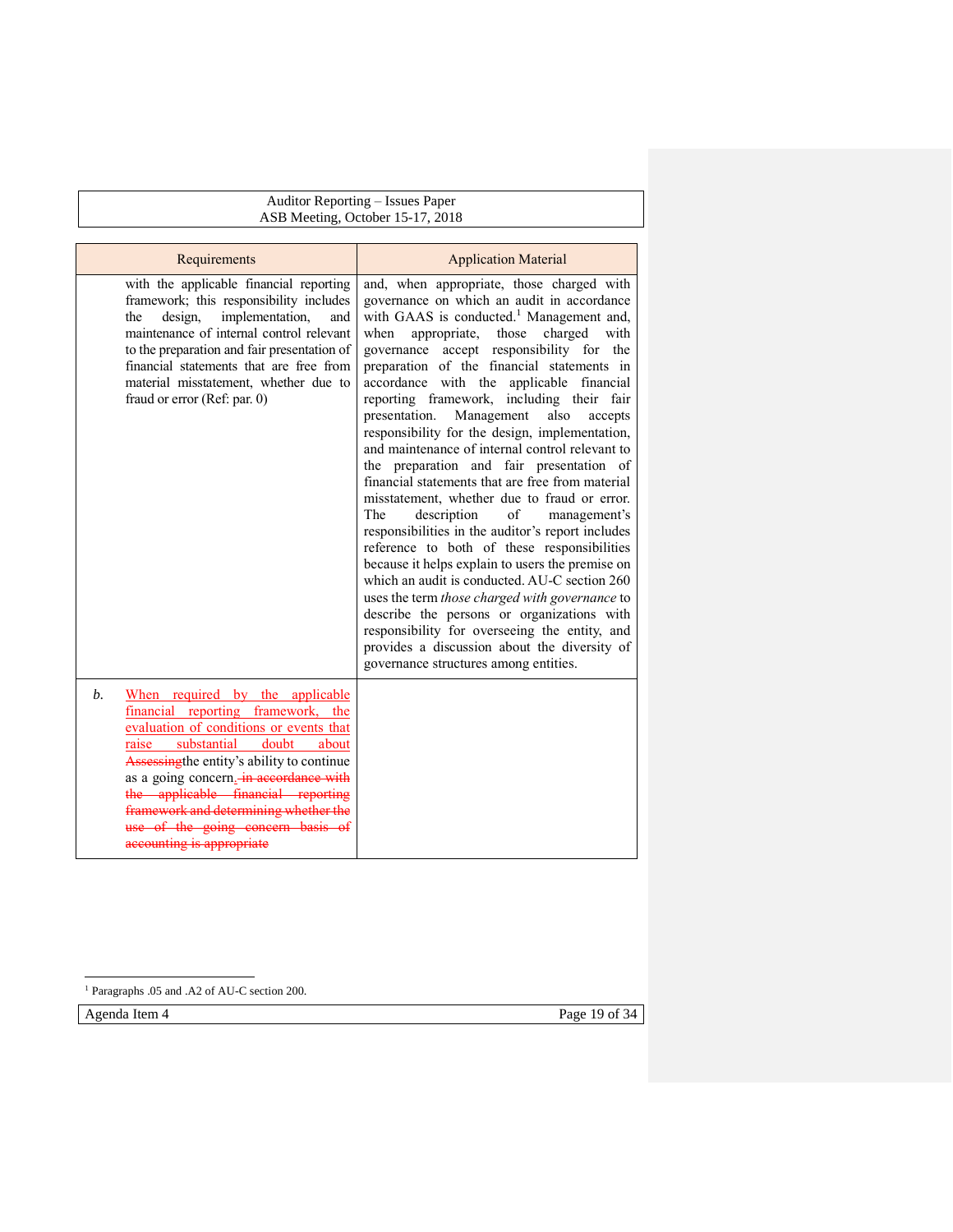<span id="page-19-0"></span>

| Requirements                                                                                                                                                                                                                                                                    | <b>Application Material</b>                                                                                                                                                                                                                                                                                                                                                                                                                                                                                           |
|---------------------------------------------------------------------------------------------------------------------------------------------------------------------------------------------------------------------------------------------------------------------------------|-----------------------------------------------------------------------------------------------------------------------------------------------------------------------------------------------------------------------------------------------------------------------------------------------------------------------------------------------------------------------------------------------------------------------------------------------------------------------------------------------------------------------|
| Auditor's Responsibilities for the Audit of the<br><b>Financial Statements</b>                                                                                                                                                                                                  | Auditor's Responsibilities for the Audit of<br>the Financial Statements (Ref. par. 34-37)                                                                                                                                                                                                                                                                                                                                                                                                                             |
| 34. The auditor's report should include a<br>section<br>with<br>heading<br>"Auditor's<br>the<br>Responsibilities for the Audit of the Financial<br>Statements."                                                                                                                 |                                                                                                                                                                                                                                                                                                                                                                                                                                                                                                                       |
| 35. This section of the auditor's report should<br>do the following: (Ref. par. A45)                                                                                                                                                                                            | description of the<br>A45.<br>The<br>auditor's<br>responsibilities as required by paragraphs 24-<br>37 of this proposed SAS may be tailored to<br>reflect the specific nature of the entity, for<br>example, when the auditor's report addresses<br>consolidated financial statements. Illustration<br>2 in the exhibit to this proposed SAS includes<br>an example of how this may be done.                                                                                                                          |
| State that the objectives of the auditor<br>a.<br>are to                                                                                                                                                                                                                        |                                                                                                                                                                                                                                                                                                                                                                                                                                                                                                                       |
| i. obtain reasonable assurance about<br>whether the financial statements as a<br>free<br>from<br>material<br>whole<br>are<br>misstatement, whether due to fraud or<br>error; and (Ref: par. A46)                                                                                | Objectives of the Auditor (Ref. par. $35a-c$ )<br>A46. The auditor's report explains that the<br>objectives of the auditor are to obtain<br>reasonable<br>assurance<br>about whether the<br>financial statements as a whole are free from<br>material misstatement, whether due to fraud or<br>error, and to issue an auditor's report that<br>includes the auditor's opinion. These are in<br>contrast to management's responsibilities for<br>the preparation and fair presentation of the<br>financial statements. |
| ii. issue an auditor's report that includes<br>the auditor's opinion                                                                                                                                                                                                            |                                                                                                                                                                                                                                                                                                                                                                                                                                                                                                                       |
| State that reasonable assurance is a high<br>b.<br>level of assurance but is not absolute<br>assurance and, therefore, is not a<br>guarantee that an audit conducted in<br>accordance with GAAS will always<br>detect a material misstatement when it<br>exists (Ref. par. A47) | A47. Because the auditor's opinion is based on<br>obtaining reasonable assurance, the auditor's<br>report does not constitute a guarantee. Because<br>of the inherent limitation of an audit, there is<br>an unavoidable risk that some material<br>misstatements of the financial statements may<br>not be detected, even though the audit is<br>properly planned and performed in accordance                                                                                                                        |
| Agenda Item 4                                                                                                                                                                                                                                                                   | Page 20 of 34                                                                                                                                                                                                                                                                                                                                                                                                                                                                                                         |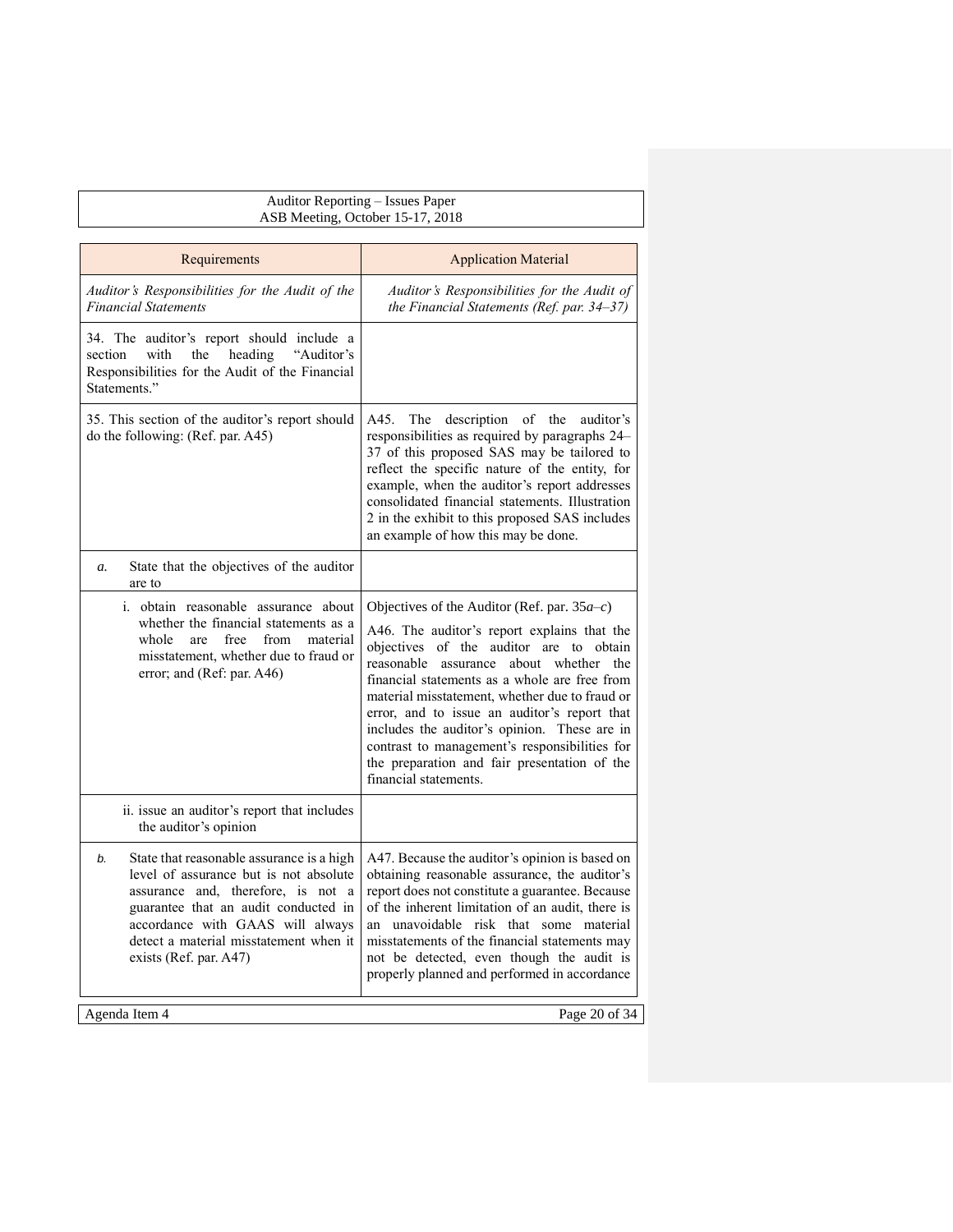| Requirements                                                                                                                                                                                                                                                                                                                                       | <b>Application Material</b>                                                                                                                                                                                                                                                                                                                 |
|----------------------------------------------------------------------------------------------------------------------------------------------------------------------------------------------------------------------------------------------------------------------------------------------------------------------------------------------------|---------------------------------------------------------------------------------------------------------------------------------------------------------------------------------------------------------------------------------------------------------------------------------------------------------------------------------------------|
|                                                                                                                                                                                                                                                                                                                                                    | with GAAS. Accordingly, the subsequent<br>discovery of a material misstatement of the<br>financial statements resulting from fraud or<br>error does not by itself indicate a failure to<br>conduct an audit in accordance with GAAS. <sup>2</sup>                                                                                           |
| State that the risk of not detecting a<br>$\mathcal{C}$ .<br>material misstatement resulting from<br>fraud is higher than for one resulting<br>from error, as fraud may involve<br>collusion, forgery, intentional<br>omissions, misrepresentations, or the<br>override of internal control                                                        |                                                                                                                                                                                                                                                                                                                                             |
| $d$ .<br>State that misstatements can arise from<br>fraud or error, and describe that<br>misstatements are considered material<br>if, individually or in the aggregate, they<br>could reasonably be expected<br>to<br>influence the economic decisions of<br>users made on the basis of these<br>financial statements <sup>3</sup> (Ref. par. A48) | A48. When the applicable financial reporting<br>framework defines materiality differently from<br>the definition in AU-C section 320, Materiality<br>in Planning and Performing an Audit, the<br>auditor's report may need to reflect the<br>definition or description of materiality from the<br>applicable financial reporting framework. |
| 36. The "Auditor's Responsibilities for the Audit<br>of the Financial Statements" section of the<br>auditor's report should further describe an audit<br>by stating that, in performing an audit in<br>accordance with GAAS, the<br>auditor's<br>responsibilities are to include the following: do<br>the following:                               |                                                                                                                                                                                                                                                                                                                                             |
| State that, as part of an audit in<br>$a$ .<br>accordance with GAAS, the auditor<br>exercisesuse professional judgment and<br>exercise maintains professional<br>skepticism throughout the audits: and                                                                                                                                             |                                                                                                                                                                                                                                                                                                                                             |
| Describe an audit by stating that the<br>$b -$<br>auditor's responsibilities are                                                                                                                                                                                                                                                                   |                                                                                                                                                                                                                                                                                                                                             |

<sup>2</sup> Paragraph .A56 of AU-C section 200 and paragraph .10*d* of AU-C section 210.

l

<sup>3</sup> Paragraph .02 of AU-C section 320, *Materiality in Planning and Performing an Audit.*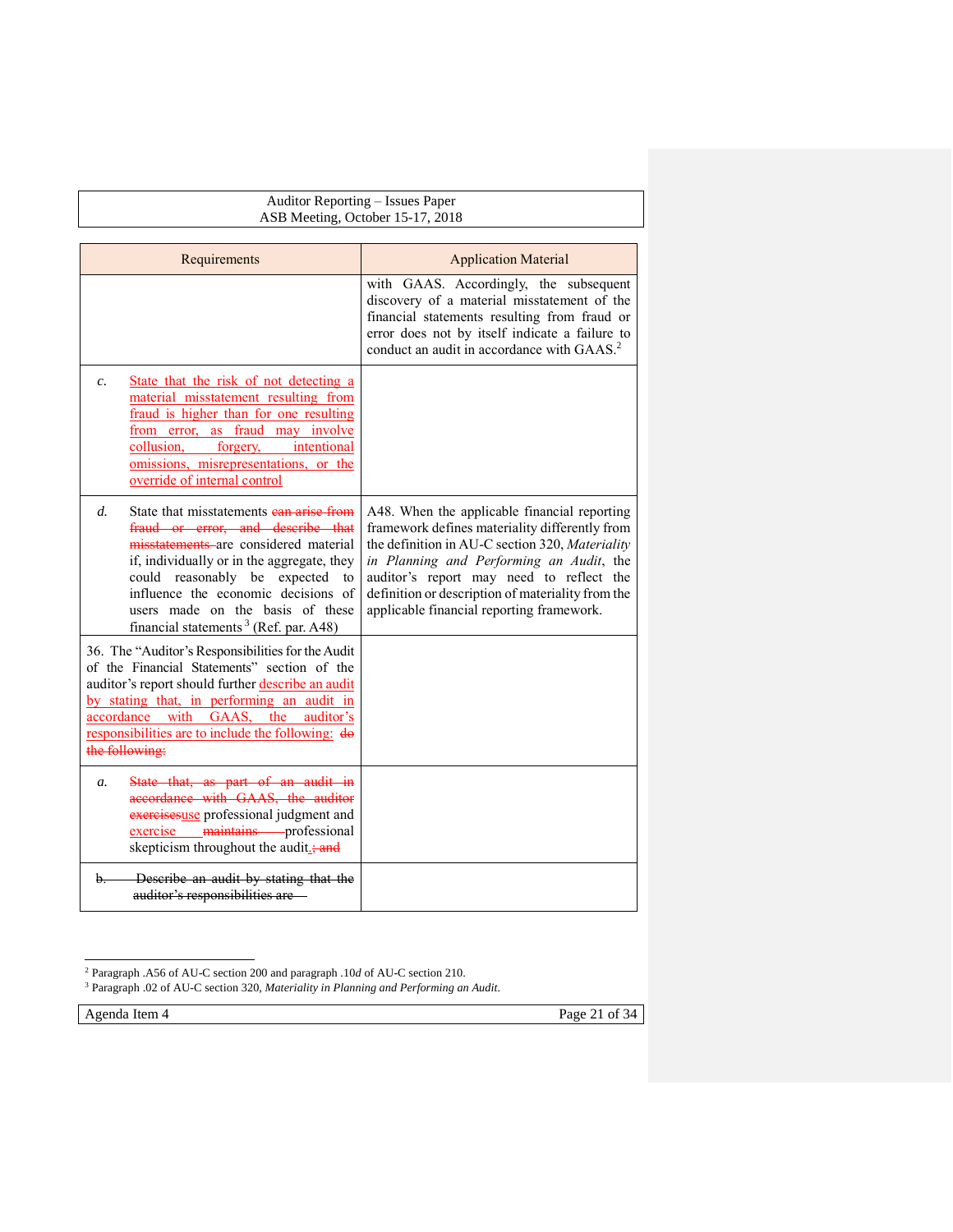| Requirements                                                                                                                                                                                                                                                                                                                                                                                                                                                                                                                                                                                                                                                                                                                                | <b>Application Material</b> |
|---------------------------------------------------------------------------------------------------------------------------------------------------------------------------------------------------------------------------------------------------------------------------------------------------------------------------------------------------------------------------------------------------------------------------------------------------------------------------------------------------------------------------------------------------------------------------------------------------------------------------------------------------------------------------------------------------------------------------------------------|-----------------------------|
| i. to identify and assess the risks of<br>b.<br>material misstatement of the financial<br>statements, whether due to fraud or<br>error and : to design and perform audit<br>procedures responsive to those risks.<br>Such procedures include examining, on<br>a test basis, ; and to obtain audit<br>evidence regarding the amounts and<br>disclosures in the financial<br>statements that is sufficient and<br>appropriate to provide a basis for the<br>auditor's opinion. The risk of not<br>detecting a material misstatement<br>resulting from fraud is higher than for<br>one resulting from error, as fraud may<br>involve collusion, forgery, intentional<br>omissions, misrepresentations, or the<br>override of internal control. |                             |
| ii. to obtain an understanding of<br>$\mathcal{C}$ .<br>internal control relevant to the audit in<br>order to design audit procedures that are<br>appropriate in the circumstances, but<br>not for the purpose of expressing an<br>opinion on the effectiveness of the<br>entity's internal control. Accordingly,<br>no such opinion is expressed.                                                                                                                                                                                                                                                                                                                                                                                          |                             |
| In circumstances in which the auditor also has<br>a responsibility to express an opinion on the<br>effectiveness of internal control in conjunction<br>with the audit of the financial statements, the<br>auditor should omit the following: "but not for<br>the purpose of expressing an opinion on the<br>effectiveness of the entity's internal control.<br>Accordingly, no such opinion is expressed."                                                                                                                                                                                                                                                                                                                                  |                             |
| d.<br>iii. to evaluate the appropriateness of<br>accounting policies used and the<br>reasonableness<br>of<br>significant<br>accounting<br>estimates<br>made<br>by<br>management, as well as the overall<br>presentation of the financial statements.                                                                                                                                                                                                                                                                                                                                                                                                                                                                                        |                             |
| Agenda Item 4                                                                                                                                                                                                                                                                                                                                                                                                                                                                                                                                                                                                                                                                                                                               | Page 22 of 34               |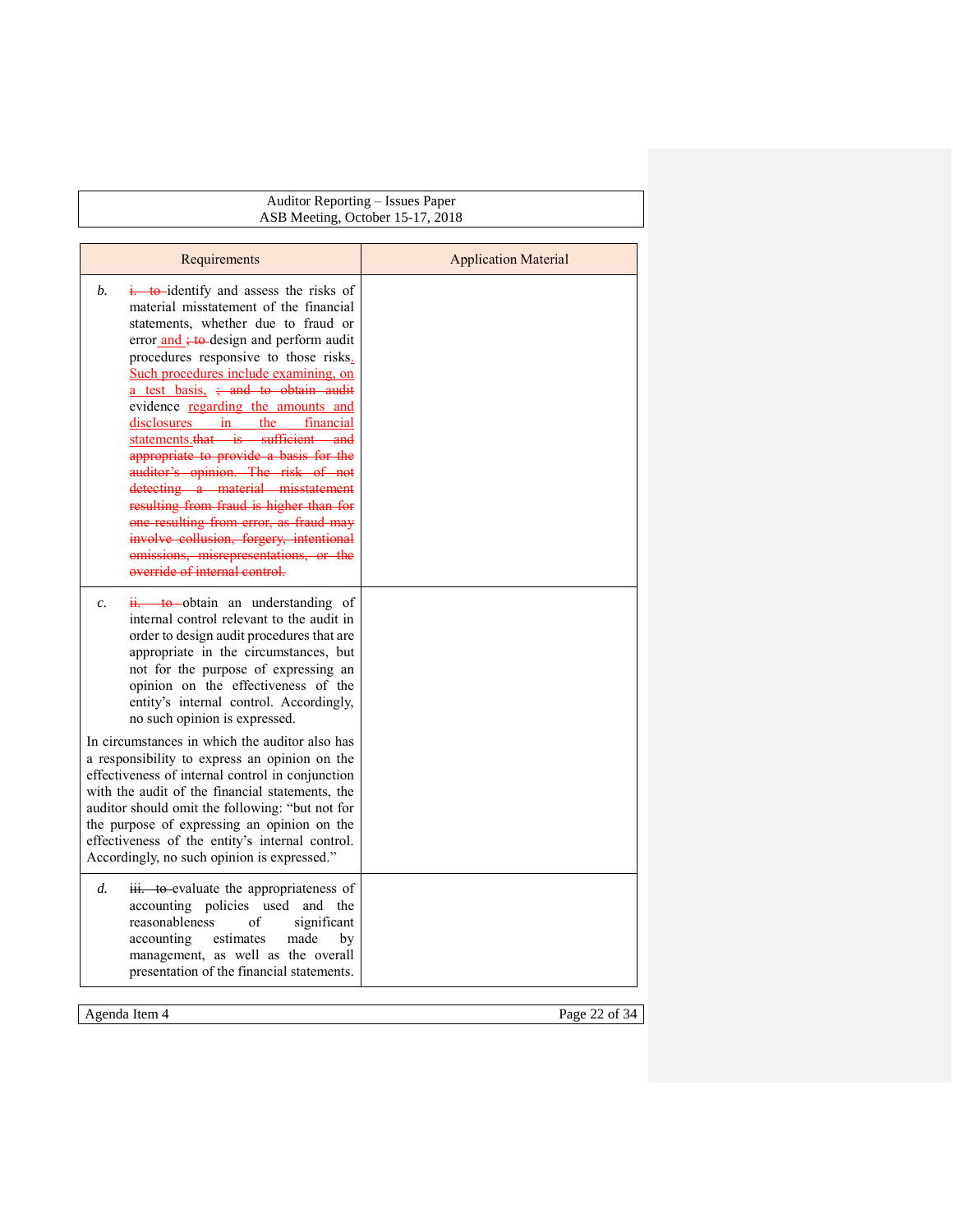|    | Requirements                                                                                                                                                                                                                                                                                                                                                                | <b>Application Material</b> |
|----|-----------------------------------------------------------------------------------------------------------------------------------------------------------------------------------------------------------------------------------------------------------------------------------------------------------------------------------------------------------------------------|-----------------------------|
| e. | iv. to conclude whether in the auditor's<br>judgment, there are conditions or<br>events, considered in the aggregate, that<br>raise substantial doubt about on the<br>entity's ability to continue as a going<br>concern for a reasonable period of time<br>for the time period as set by the<br>applicable financial<br>reporting<br>framework, when applicable and on the |                             |

# *Action Requested of the ASB*

6. Does the ASB agree with the proposed changes relating to going concern (option 3) as discussed above?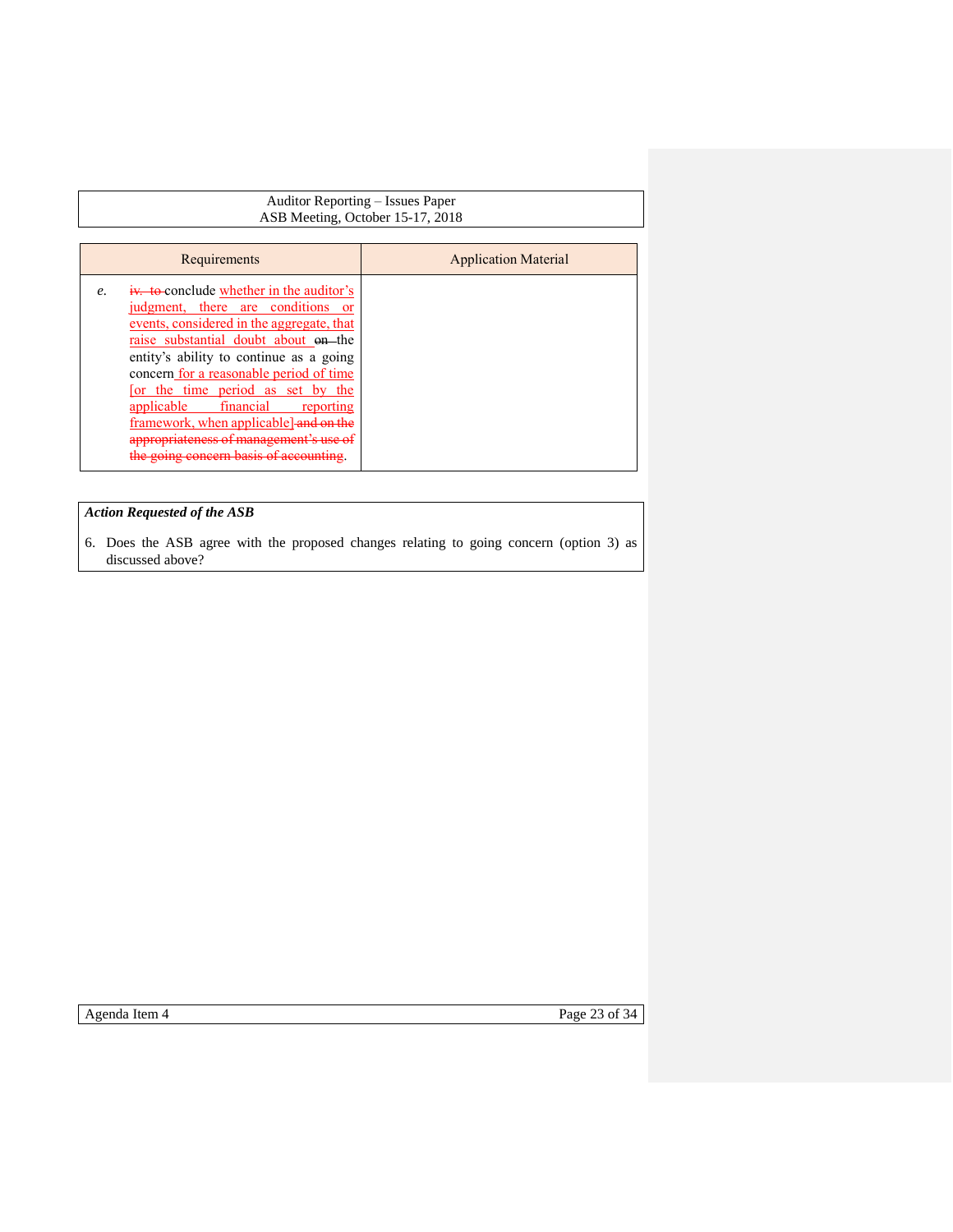## <span id="page-23-0"></span>**Issue 4—Independence** [Paragraph 26c of proposed SAS]

Paragraph 26c of the proposed SAS *Forming an Opinion and Reporting on Financial Statements* requires the "Basis for Opinion" section of the auditor's report to include an affirmative statement about the auditor's independence and fulfillment of the auditor's other ethical responsibilities in accordance with relevant ethical requirements relating to the audit.

#### *Comment Letter Feedback*

While the exposure draft did not request specific feedback on this topic, some of the comment letters expressed concerns with including an affirmative statement about independence in the auditor's report.

One respondent (NJCPA) believes that the auditor declares their independence in the title "Independent Auditor's Report," and the statement "We conducted our audit in accordance with Generally Accepted Auditing Standards" covers auditor independence and ethical requirements.

Another respondent (PWC) encouraged the ASB to consider the implications of diverging from the PCAOB's approach. Aligning with the PCAOB would create a consistent approach in the U.S to describing the auditor's responsibilities for independence between public and private companies. The PCAOB's approach requires a statement that explains the auditor is required to be independent and lists the relevant literature that governs the determination of independence for public company audits.

A third respondent (EY) also recommended that the ASB more closely align with the PCAOB requirements. This respondent expressed concerns with stating in the auditor's report that the auditor "has fulfilled the auditor's other ethical responsibilities, in accordance with the relevant ethical requirements relating to the audit" and believes the wording is vague and potentially confusing. This respondent also expressed concerns that the proposed SAS does not explain the implications to the audit or the auditor's reporting requirements if breaches of such ethical requirements are identified during the audit, and believes the ASB should amend the application guidance relating to the terms of the engagement to clarify how audit teams might evidence compliance with the requirement.

Other respondents (NSAA and ALGA) recommended a specific reference be made to the *AICPA Code of Professional Conduct*.

### *Subsequent Task Force Discussion*

The task force discussed whether to align the wording closer to that of the PCAOB. In addition, the task force discussed the difficulties involved in identifying the *AICPA Code of Professional Conduct* in the auditor's report and why it may not always be applicable.

Certain members of the task force support aligning the wording closer to that of the PCAOB and believe identifying the relevant ethical requirements in the report would be useful. Other members

Agenda Item 4 Page 24 of 34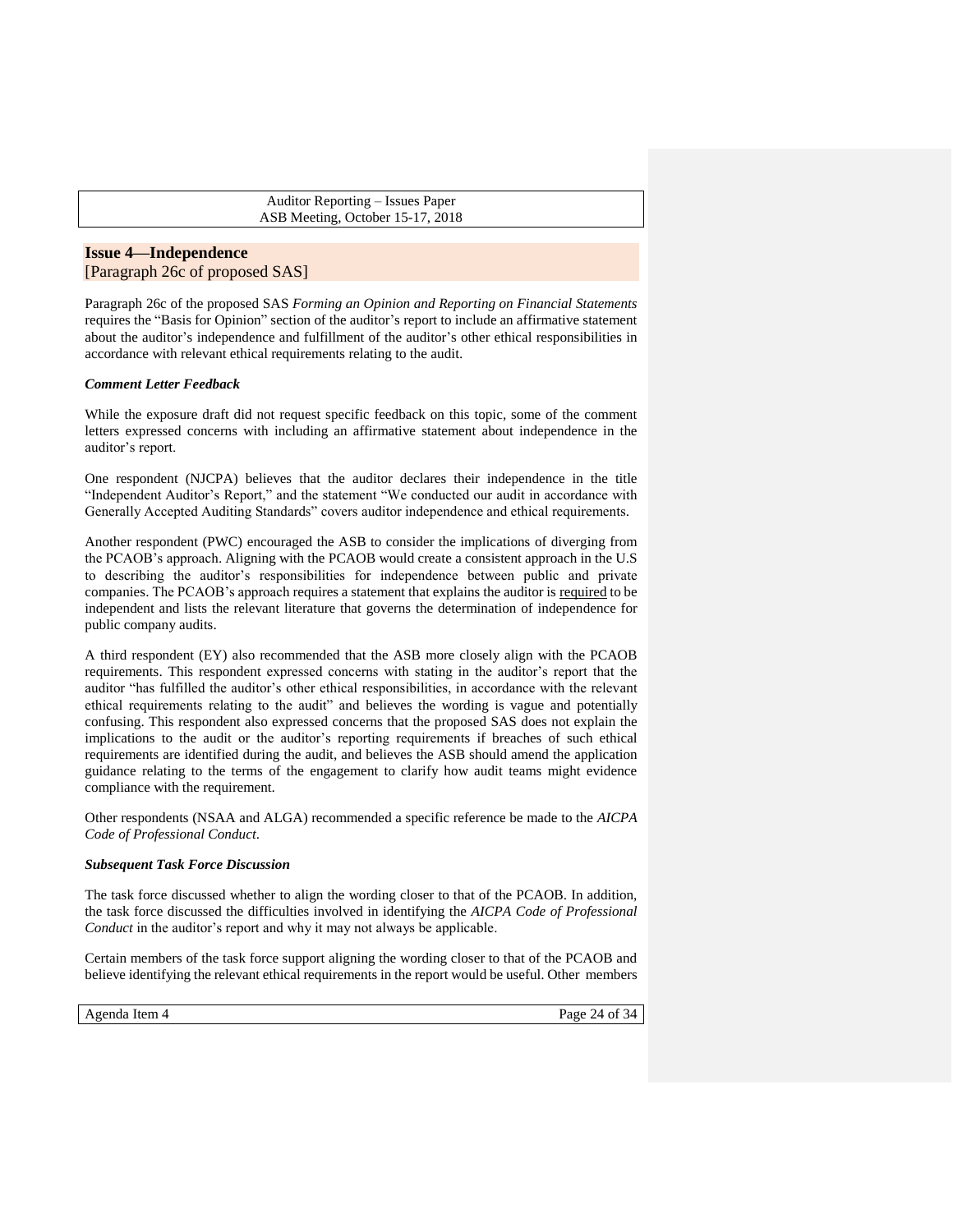| Auditor Reporting – Issues Paper |  |
|----------------------------------|--|
| ASB Meeting, October 15-17, 2018 |  |

of the task force believe that the proposed SAS should continue to converge with ISA 700 (Revised) because the auditor needs to be independent in order to sign the report and therefore they do not see the difficulty in making an affirmative statement. These task force members believe that including such an affirmative statement in the auditor's report will raise the level of awareness and encourage auditors to give thought to the relevant independence and ethical requirements for each engagement. These members of the task force also believe that the identification of the relevant ethical requirements in the auditor's report would only lengthen the auditor's report without increasing its informational value and may create more confusion.

#### *Task Force Recommendations*

**[**Paragraph 26(c) and A37-A38 from the proposed SAS *Forming an Opinion and Reporting on Financial Statements* in Agenda Item 4A]

The task force supports retaining the requirement for an affirmative statement in the auditor's report as proposed in the exposure draft (no changes to paragraph  $26(c)$ ) and is proposing the application material in paragraph A38 include a reference to the *AICPA Code of Professional Conduct* as follows:

#### *Basis for Opinion*

26. The auditor's report should include a section, directly following the "Opinion" section, with the heading "Basis for Opinion," that does the following: (Ref. par. A34)

- *a.* States that the audit was conducted in accordance with generally accepted auditing standards and identifies the United States of America as the country of origin of those standards (Ref. par. A35–A36)
- *b.* Refers to the section of the auditor's report that describes the auditor's responsibilities under GAAS
- *c.* Includes a statement that the auditor is independent of the entity and has fulfilled the auditor's other ethical responsibilities, in accordance with the relevant ethical requirements relating to the audit (Ref. par. A37–A38)
- *d.* States whether the auditor believes that the audit evidence the auditor has obtained is sufficient and appropriate to provide a basis for the auditor's opinion

## *Application Material*

*Basis for Opinion* (Ref: par. 26)

A34. The "Basis for Opinion" section provides important context about the auditor's opinion. Accordingly, this proposed SAS requires the "Basis for Opinion" section to directly follow the "Opinion" section in the auditor's report.

A35. The reference to the standards used conveys to the users of the auditor's report that the audit has been conducted in accordance with established standards. For example, the auditor's report may refer to auditing standards generally accepted in the United States of America or U.S. generally accepted auditing standards.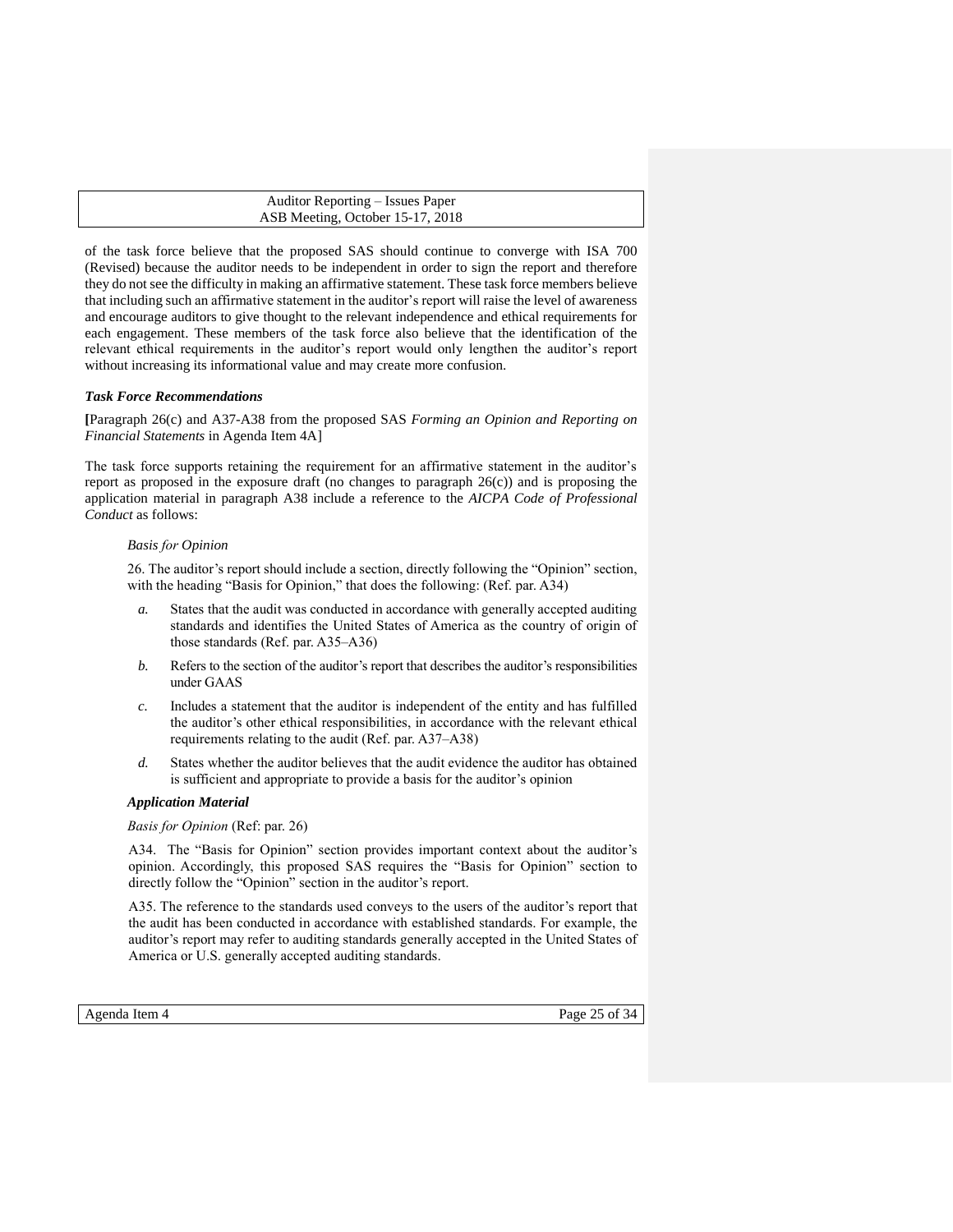| Auditor Reporting – Issues Paper |  |
|----------------------------------|--|
| ASB Meeting, October 15-17, 2018 |  |

A36. In accordance with AU-C section 200, the auditor does not represent compliance with GAAS in the auditor's report unless the auditor has complied with the requirements of section 200 and all other AU-C sections relevant to the audit.<sup>4</sup>

Relevant ethical requirements (Ref: par. 26c)

A37. AU-C section 200 explains that relevant ethical requirements consist of the AICPA Code of Professional Conduct together with rules of state boards of accountancy and applicable regulatory agencies that are more restrictive.<sup>5</sup> When the AICPA Code of Professional Conduct applies, the auditor's other ethical responsibilities relate to the principles of professional conduct (AICPA, *Professional Standards*, ET sec. 0.300, *Principles of Professional Conduct*).

A38. Relevant ethical requirements may exist in several different sources, such as ethical codes and additional rules and requirements within law and regulation. When independence and other relevant ethical requirements are contained in a limited number of sources, the auditor may choose to name the relevant sources (for example, the *AICPA Code of Professional Conduct*, when applicable, or the name of the code, rule or applicable regulation, or *Government Auditing Standards* promulgated by the Comptroller General of the United States) or may refer to a term that appropriately describes those sources. Relevant ethical requirements, including those pertaining to independence, in a group audit situation may be complex. AU-C section 600, *Special Considerations—Audits of Group Financial Statements (Including the Work of Component Auditors)*,6 provides guidance for auditors in performing work on the financial information of a component for a group audit, including those situations in which the component auditor does not meet the independence requirements that are relevant to the group audit.

#### *Action Requested of the ASB*

7. Does the ASB support retaining the affirmative statement in the auditor's report relating to independence, and retaining the flexibility relating to naming the relevant ethical requirements but specifically referencing the AICPA Code of Professional Conduct in the application material?

 $\overline{a}$ 

<sup>4</sup> Paragraph .22 of AU-C section 200.

<sup>5</sup> Paragraph .A15 of AU-C section 200.

<sup>6</sup> Paragraphs .22–.23 of AU-C section 600, *Special Considerations—Audits of Group Financial Statements (Including the Work of Component Auditors)*.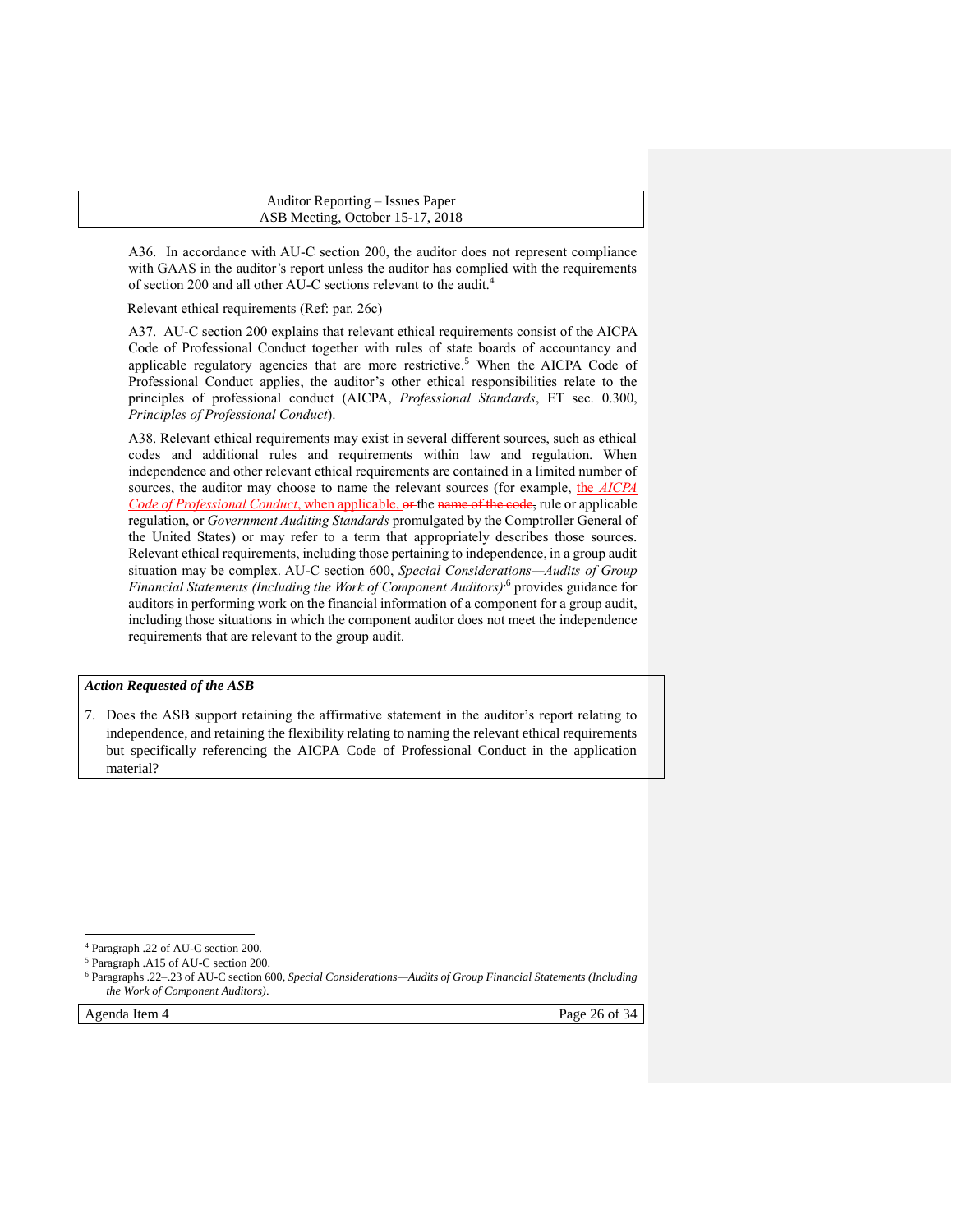## <span id="page-26-0"></span>**Issue 5—Auditor's Responsibilities Relating to Communications with Those Charged With Governance** (Paragraph 37 of Proposed SAS)

Paragraph 37 of the proposed SAS *Forming an Opinion and Reporting on Financial Statements* (from the exposure draft) required the auditor's report to state that the auditor communicates with those charged with governance regarding, among other matters, the planned scope and timing of the audit and significant audit findings, any significant deficiencies and material weaknesses in internal control that the auditor identifies during the audit.

#### *Comment Letter Feedback*

Question 4 of the exposure draft requested feedback about the expanded description of the auditor's responsibilities. Some respondents (Washington and CLA) expressed concerns with the use of "significant deficiency" and "material weakness" in the auditor's report without the appropriate definitions.

One respondent (AAFCPAs) recommended including all the required communications with those charged with governance from AU-C section 260 or removing the wording about "the planned scope and timing of the audit" because otherwise it was highlighting only one required communication over all the others.

Other respondents (PWC and GT) believe some users may view the statement about significant deficiencies and material weaknesses to imply that significant deficiencies or material weaknesses had been identified or could possibly be misleading in terms of whether matters were actually identified.

Another respondent (KPMG) believes these requirements make it critical for the required communications to those charged with governance to be made prior to the report release date and omitting that requirement undermines the objectives of these paragraphs. If communications will continue to be allowed after the report release date, to be more meaningful to users of the financial statements, this respondent recommends the auditor's report clearly state whether or not the communications have been made prior to the issuance of the auditor's report, in addition to stating the auditor's responsibility to communicate with those charged with governance.

#### *Task Force Discussion*

Subsequent to the July 2018 ASB meeting, the task force discussed this paragraph at length and believes that the use of "among other matters" in the paragraph alleviates some of the concerns. Further, the task force recommends the following changes to paragraph 37 to address the comments received. (Also, see [Issue 1](#page-9-0) relating to the timing of communications with those charged with governance.)

37. The "Auditor's Responsibilities for the Audit of the Financial Statements" section of the auditor's report should also state that the auditor is required to communicates with

Agenda Item 4 Page 27 of 34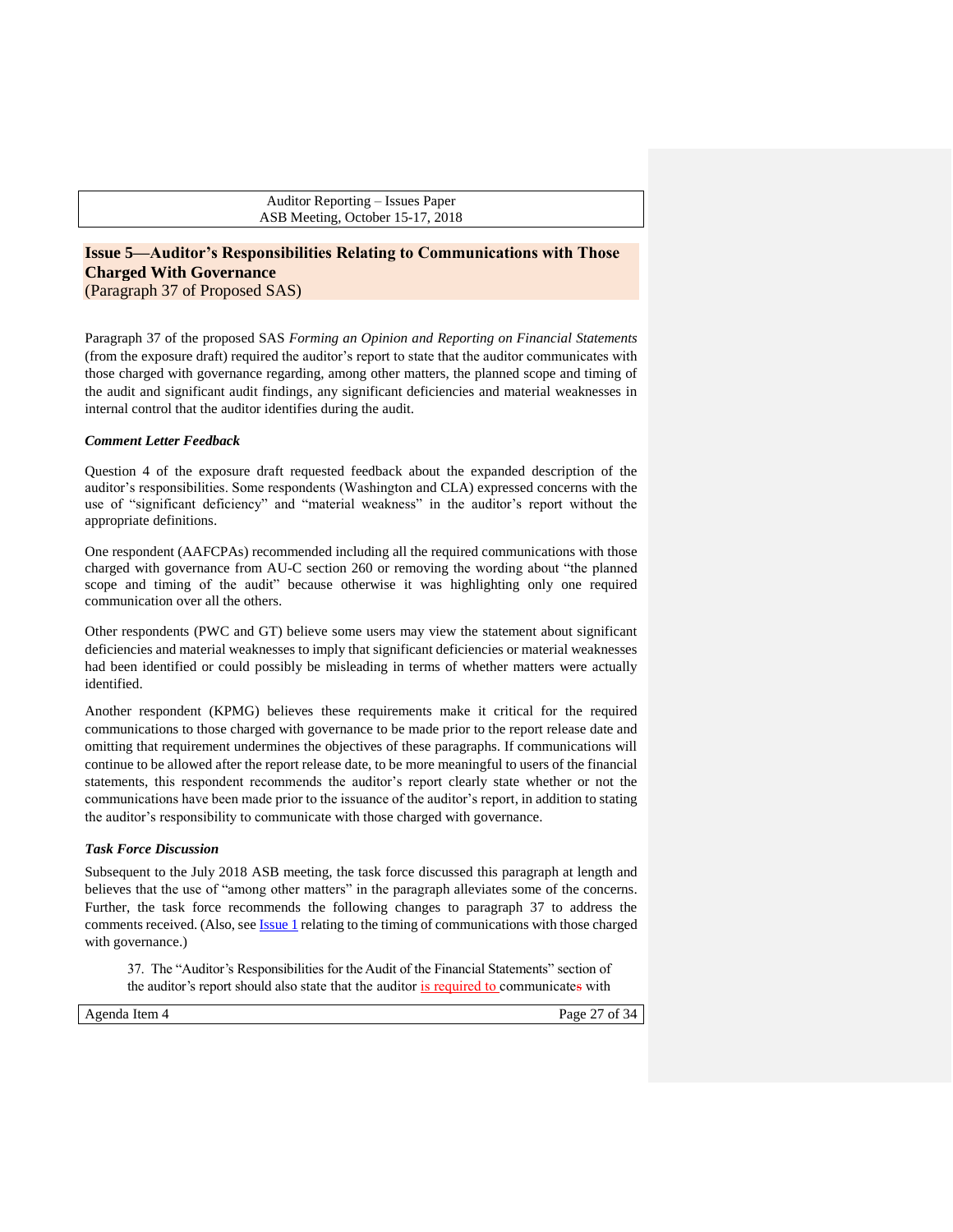| Auditor Reporting – Issues Paper |  |
|----------------------------------|--|
| ASB Meeting, October 15-17, 2018 |  |

those charged with governance regarding, among other matters, the planned scope and timing of the audit, and significant audit findings, and including internal control related matters any significant deficiencies and material weaknesses in internal control that the auditor identifieds during the audit.

Some members of the task force do not think this paragraph is necessary to include in the auditor's report because they believe it may raise questions about what has been communicated.

*Action Requested of the ASB*

8. Does the ASB support the changes proposed to paragraph 37? More broadly, what are the ASB views on retaining this wording or removing the statement entirely from the auditor responsibilities section of the auditor's report?

# **Communicating Key Audit Matters in the Auditor's Report (AU-C 701)**

(Issue 6 in this Issues Paper)

# <span id="page-27-0"></span>**Issue 6—Audits Conducted in Accordance with Standards of the PCAOB and GAAS**

*Issue*

Paragraph 45 of proposed SAS *Forming an Opinion and Reporting on Financial Statements* addresses auditor's reports for audits conducted in accordance with the standards of the PCAOB and GAAS when the audit is not within the jurisdiction of the PCAOB.

#### **Auditor's Report for Audits Conducted in Accordance With the Standards of the PCAOB and GAAS When the Audit Is Not Within the Jurisdiction of the PCAOB**

45. When conducting an audit of financial statements in accordance with the standards of the PCAOB and the audit is not within the jurisdiction of the PCAOB, the auditor is required to also conduct the audit in accordance with GAAS. In such circumstances, when the auditor refers to the standards of the PCAOB in addition to GAAS in the auditor's report, the auditor should use the form of report required by the standards of the PCAOB, amended to state that the audit was also conducted in accordance with GAAS. (Ref: par. A61–A67)

The task force discussed whether it would be helpful to include additional guidance in proposed SAS *Communicating Key Audit Matters in the Auditor's Report* to draw attention to paragraph 45 indicating that the auditor would follow the PCAOB standards relating to critical audit matters, and not key audit matters, when the scenario contemplated by paragraph 45 exists (and therefore proposed SAS *Communicating Key Audit Matters in the Auditor's Report* would not apply).

Agenda Item 4 Page 28 of 34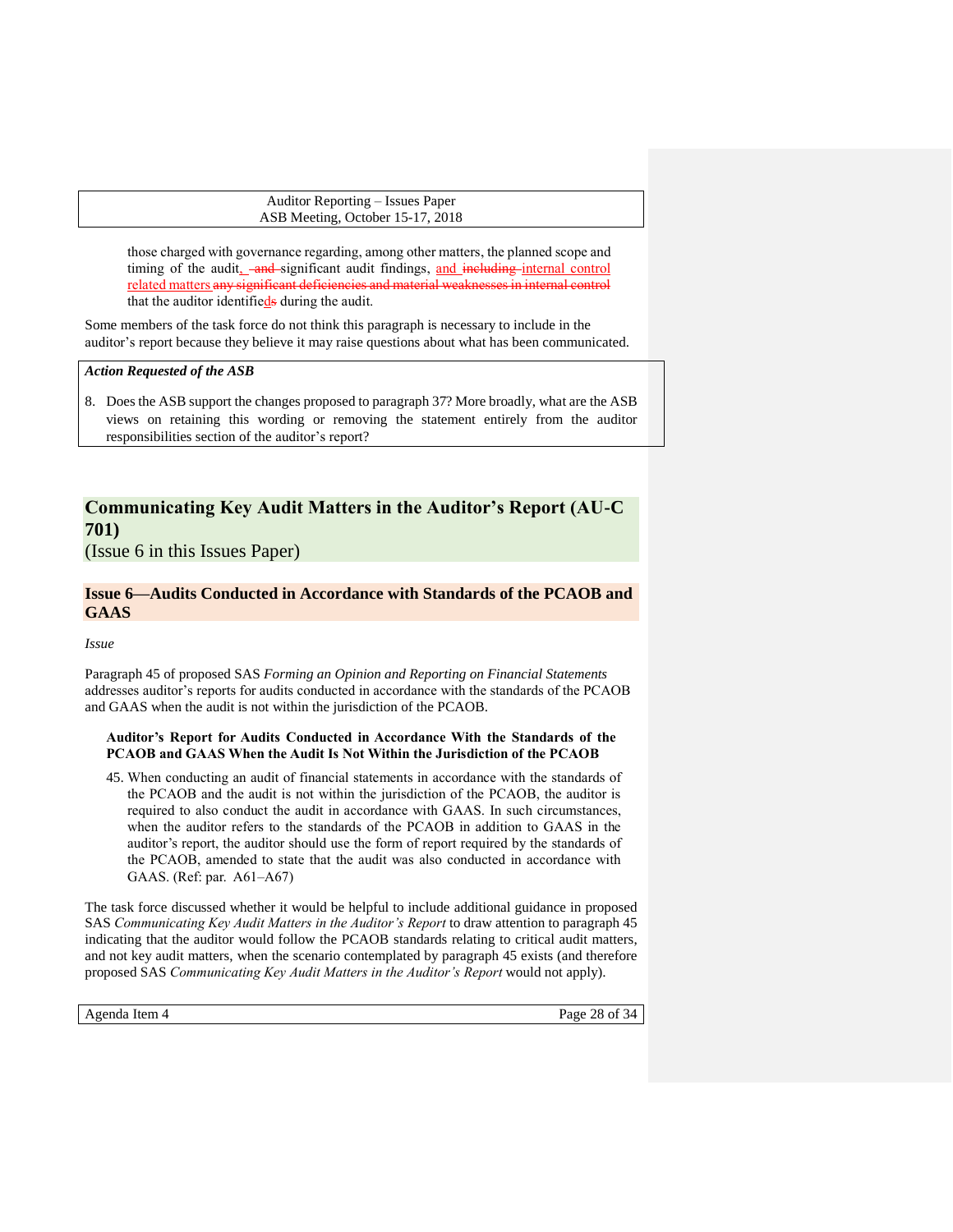#### *Action Requested of the ASB*

9. Does the ASB believe that a reference to paragraph 45 of proposed AU-C 700 would be helpful in the proposed SAS *Communicating Key Audit Matters in the Auditor's Report*? If so, does the ASB have a preference as to the where this guidance should be included (e.g., the scope section of the standard, application material)?

# **Modifications to the Opinion in the Independent Auditor's Report (AU-C 705)**

(Issue 7 in this Issues Paper)

## <span id="page-28-0"></span>**Issue 7—Disclaimer of Opinion and KAMs**

*Issue*

Paragraph 30 of proposed SAS *Modifications to the Opinion in the Independent Auditor's Report*  prohibits the inclusion of a "Key Audit Matters" section in the auditor's report when the auditor issues an adverse opinion or disclaims an opinion on the financial statements, and also prohibits the inclusion of an "Other Information" section in the auditor's report when the auditor disclaims an opinion on the financial statements.

The task force discussed situations when the auditor is engaged to communicate key audit matters in the auditor's report but, due to matters identified during the audit, the auditor concludes that a disclaimer of opinion is appropriate in the circumstances and is therefore precluded from communicating KAM.

In such situations, the task force discussed whether the proposed SAS should require the auditor to include a statement in the auditor's report to state that the auditor is precluded from including the key audit matters to allow for transparency because the auditor was engaged to communicate key audit matters.

The task force believes that, in the situation described in the previous paragraph, the auditor would need to amend the engagement letter, and noted that application material has already been added to AU-C 210 in this regard. The task force does not believe there is a need for a statement in the auditor's report that the auditor is precluded from reporting in such situations because such statement may overshadow the description of the circumstances giving rise to the disclaimer of opinion. The task force notes that this scenario is different from when the auditor is engaged to communicate key audit matters but does not include them in the auditor's report because either there are no key audit matters to report or the auditor in unable to communicate them because law or regulation prohibit such disclosure or due to the adverse consequences to such disclosure. Accordingly, the task force has not proposed any changes to the proposed SAS for this matter.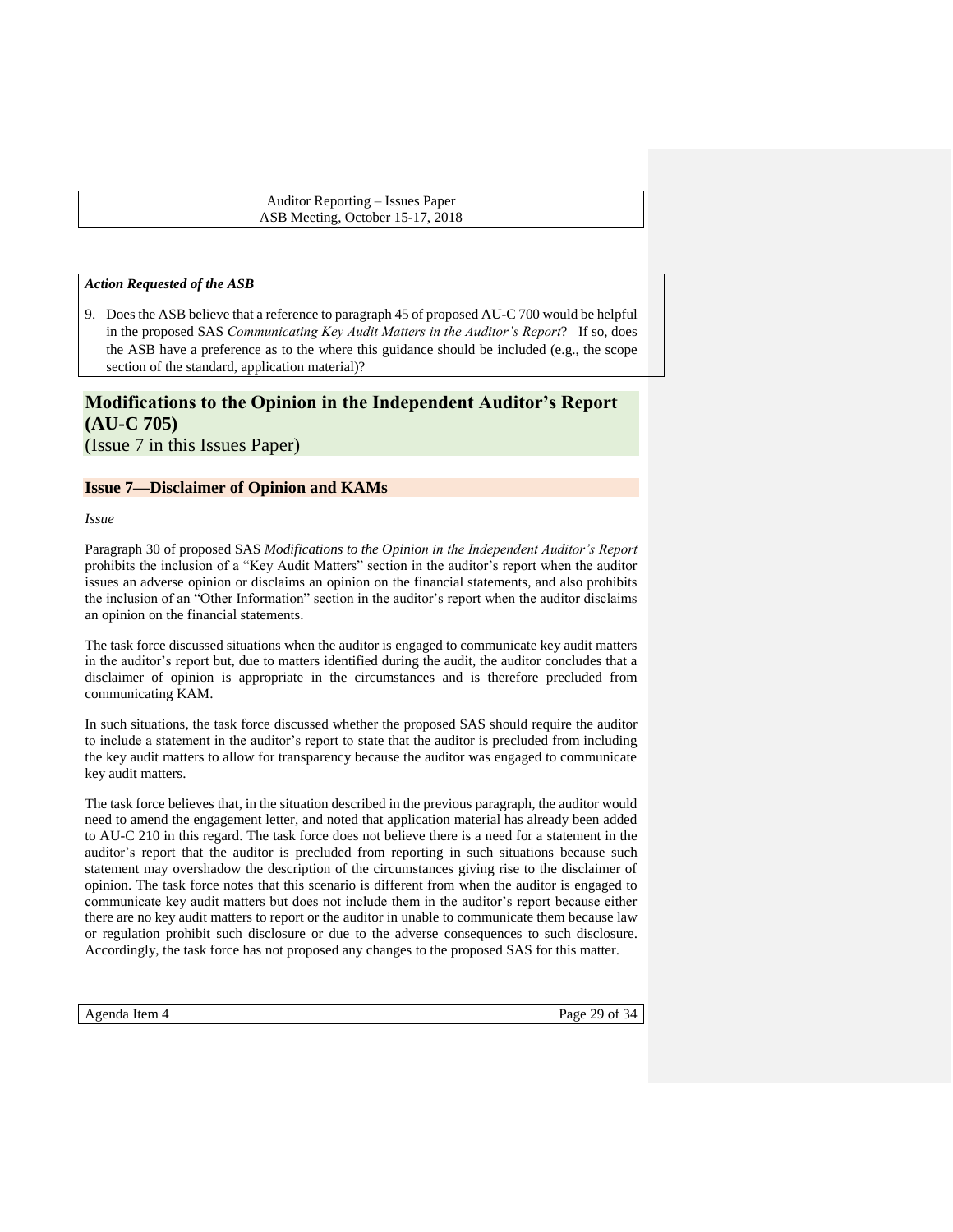# *Action Requested of the ASB*

Does the ASB agree with the task force conclusion that no statement is needed in the auditor's report in the circumstance described above?

# **Effective Date**

 $\mathbf{r}$ 

# <span id="page-29-0"></span>**Issue 8—Effective Date**

[Paragraph 6 of proposed SAS *Forming an Opinion and Reporting on Financial Statements*]

# *Comment Letter Feedback*

The following table contains the comment letter responses relating to the proposed effective date.

| <b>Respondent</b> | Comment                                                                                                                                                                                                                                                                                                                                                                                                                                                                                                                                                                         |
|-------------------|---------------------------------------------------------------------------------------------------------------------------------------------------------------------------------------------------------------------------------------------------------------------------------------------------------------------------------------------------------------------------------------------------------------------------------------------------------------------------------------------------------------------------------------------------------------------------------|
| <b>BDO</b>        | We recommend that the effective date for the proposed SASs and related<br>amendments, as they relate to KAM, should be, at a minimum, no earlier than<br>for audits of financial statements for periods ending on or after December 15,<br>2021, which is one year after the date the Critical Audit Matter provisions of AS<br>3101 become effective for all issuers. Such an effective date would permit the<br>nonissuer community to benefit from the experience of auditors of public<br>companies in implementing AS 3101.                                                |
| <b>Illinois</b>   | The Committee is concerned that the effective date of the proposed SAS will<br>create additional strain on auditors of not-for-profit (NFP) and "non-public"<br>entities whose clients chose not to early adopt the provisions of ASU 2016-14<br>and ASU 2014-09 (as amended by ASU 2015-14) and who will be burdened with<br>the new NFP reporting and revenue recognition implementation, plus many other<br>organizations which will be affected by numerous other ASUs becoming<br>effective in 2019.                                                                       |
|                   | Additionally, the Committee feels that practitioners need more time to<br>familiarize themselves with the contents of the proposed standard. Due to its size<br>and scope (i.e. changes beyond the form and content of the auditor's report) the<br>Exposure Draft requires more time for careful consideration. Unfortunately, the<br>timing of the Exposure Draft was less than ideal. The Exposure Draft was<br>released when most practitioners were either spending time with families or<br>gearing up for their busiest season of the year and were subsequently tied up |

Agenda Item 4 Page 30 of 34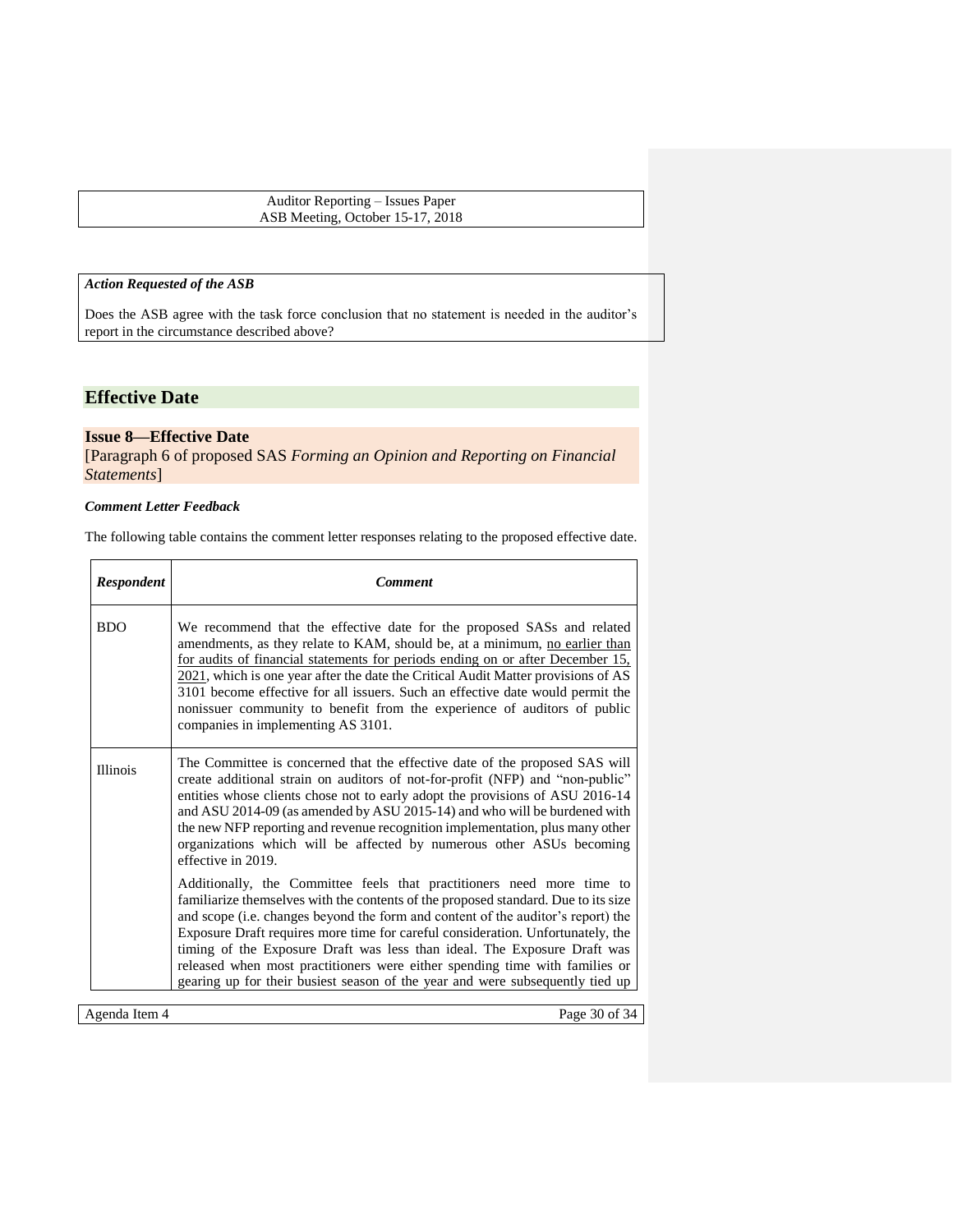| Respondent    | <b>Comment</b>                                                                                                                                                                                                                                                                                                                                                                                                                                                                                                                                                                                                                                                                                                                                                                                                                                     |
|---------------|----------------------------------------------------------------------------------------------------------------------------------------------------------------------------------------------------------------------------------------------------------------------------------------------------------------------------------------------------------------------------------------------------------------------------------------------------------------------------------------------------------------------------------------------------------------------------------------------------------------------------------------------------------------------------------------------------------------------------------------------------------------------------------------------------------------------------------------------------|
|               | serving their clients until April 17th. This did not allow sufficient time for most<br>practitioners (and users) to study the proposed changes.                                                                                                                                                                                                                                                                                                                                                                                                                                                                                                                                                                                                                                                                                                    |
|               | Lastly, the Committee believes the effective date for the auditor's report and<br>KAMs should be separated and that the effective date for KAMs should be<br>delayed (for an additional time, beyond what is suggested above), following the<br>example set by the PCAOB, in which the effective date for CAMs was (up to) 3<br>years later than the effective date for all other elements of the PCAOB auditor's<br>report. The Committee would like to point out that, based on the suggested<br>effective dates, the proposed standard would result in privately held entities and<br>NFPs reporting on KAMs before publicly listed entities would be required to do<br>SO.                                                                                                                                                                     |
|               | Therefore, the Committee urges the AICPA Auditing Standards Board to do the<br>following:                                                                                                                                                                                                                                                                                                                                                                                                                                                                                                                                                                                                                                                                                                                                                          |
|               | - Delay the effective date for all elements of auditor's report (other than KAM)<br>until no earlier than December 15, 2020.                                                                                                                                                                                                                                                                                                                                                                                                                                                                                                                                                                                                                                                                                                                       |
|               | - Delay the effective date for KAMs until no earlier than December 15, 2021.                                                                                                                                                                                                                                                                                                                                                                                                                                                                                                                                                                                                                                                                                                                                                                       |
| Crowe         | The fact that these changes impact the drafting of engagement letters, risk<br>assessments, and communication with those charged with governance in the<br>planning process, it will be difficult for firms to change methodologies, develop<br>and provide training to cover the key changes all prior to the beginning of the<br>reporting period that will end after June 15, 2019. Considering the impact to the<br>planning aspects of an audit, we suggest the effective date be changed to periods<br>ending on or after December 15, 2020 to allow firms sufficient time to change<br>methodologies and to develop and provide training prior to the beginning of the<br>audit period that will be impacted by these changes. This timing should also<br>allow firms to build a methodology for evaluating and reporting key audit matters |
| <b>NCACPA</b> | We've noted that the PCAOB has deferred implementation of KAMs one year<br>out from the implementation of all the other wording changes. We would<br>request the Board consider a later effective date for non-public entities that<br>want to include KAMs to observe how public entities have responded to the<br>accompanying PCAOB requirement.                                                                                                                                                                                                                                                                                                                                                                                                                                                                                                |
| <b>BT</b>     | We believe an effective date of less than a year from the date that the proposed<br>standards are finalized will not allow auditors sufficient time to update their audit<br>methodologies, therefore, we recommend that the proposed effective date be at<br>least one year from the date that the proposed standards are finalized.                                                                                                                                                                                                                                                                                                                                                                                                                                                                                                              |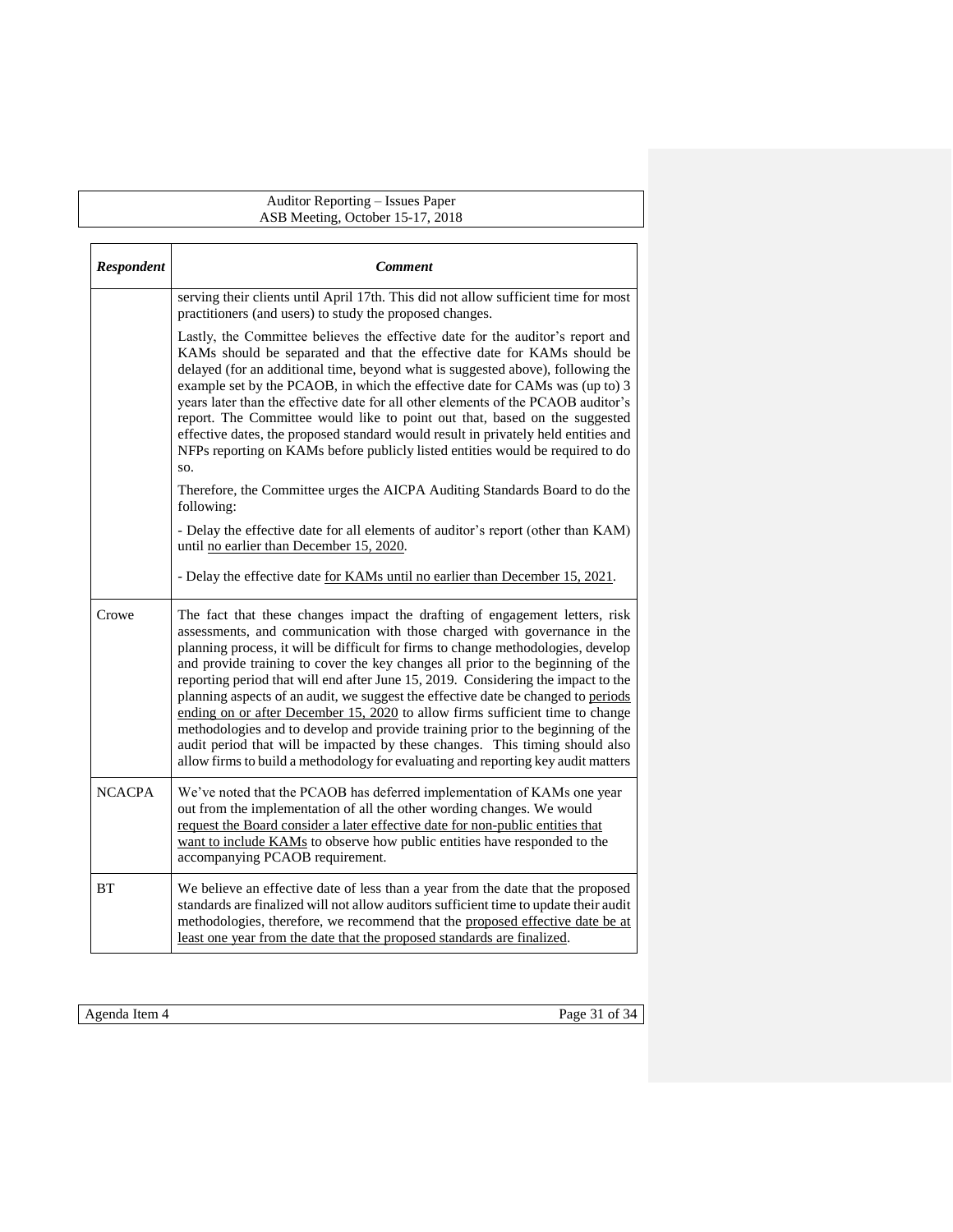| <b>Respondent</b> | <b>Comment</b>                                                                                                                                                                                                                                                                                                                                                                                                                                                                                                                                                                                                                                                                                                                                                                                                                                                                                                   |
|-------------------|------------------------------------------------------------------------------------------------------------------------------------------------------------------------------------------------------------------------------------------------------------------------------------------------------------------------------------------------------------------------------------------------------------------------------------------------------------------------------------------------------------------------------------------------------------------------------------------------------------------------------------------------------------------------------------------------------------------------------------------------------------------------------------------------------------------------------------------------------------------------------------------------------------------|
| EY                | We believe the effective date should be no earlier than for audits of financial<br>reporting periods beginning after 15 December 2019 (i.e., 2020 for calendar-<br>year-end reporting entities).                                                                                                                                                                                                                                                                                                                                                                                                                                                                                                                                                                                                                                                                                                                 |
| <b>NSAA</b>       | For audit effectiveness and to ensure compliance with the updated standards,<br>through updated policies and procedures and audit tools, we believe an effective<br>date of audits of financial statements for periods ending on or after June 15, 2020<br>would be more feasible and appropriate.                                                                                                                                                                                                                                                                                                                                                                                                                                                                                                                                                                                                               |
| D&T               | While we encourage the ASB to finalize the proposed SASs quickly, we believe<br>that when deciding on the effective date, other changes auditors are facing need<br>to be acknowledged (e.g., dealing with the auditing implications of the new<br>accounting requirements regarding revenue recognition, leasing, and expected<br>credit losses and also addressing the new PCAOB requirements related to<br>communication of critical audit matters in auditor reports for issuers). We<br>therefore suggest the ASB revise the proposed SASs to be effective for audits of<br>financial statements for periods ending on or after December 15, 2019, or June<br>15, 2020. In addition, we believe that earlier implementation should be expressly<br>permitted and guidance should be provided as to the need to implement all the<br>proposed reporting SASs and proposed new section AU-C 720 concurrently. |
| <b>GT</b>         | We support the proposed effective date of periods ending on or after June 15,<br>2019 and encourage the Board not to delay the adoption of the new reporting<br>model.                                                                                                                                                                                                                                                                                                                                                                                                                                                                                                                                                                                                                                                                                                                                           |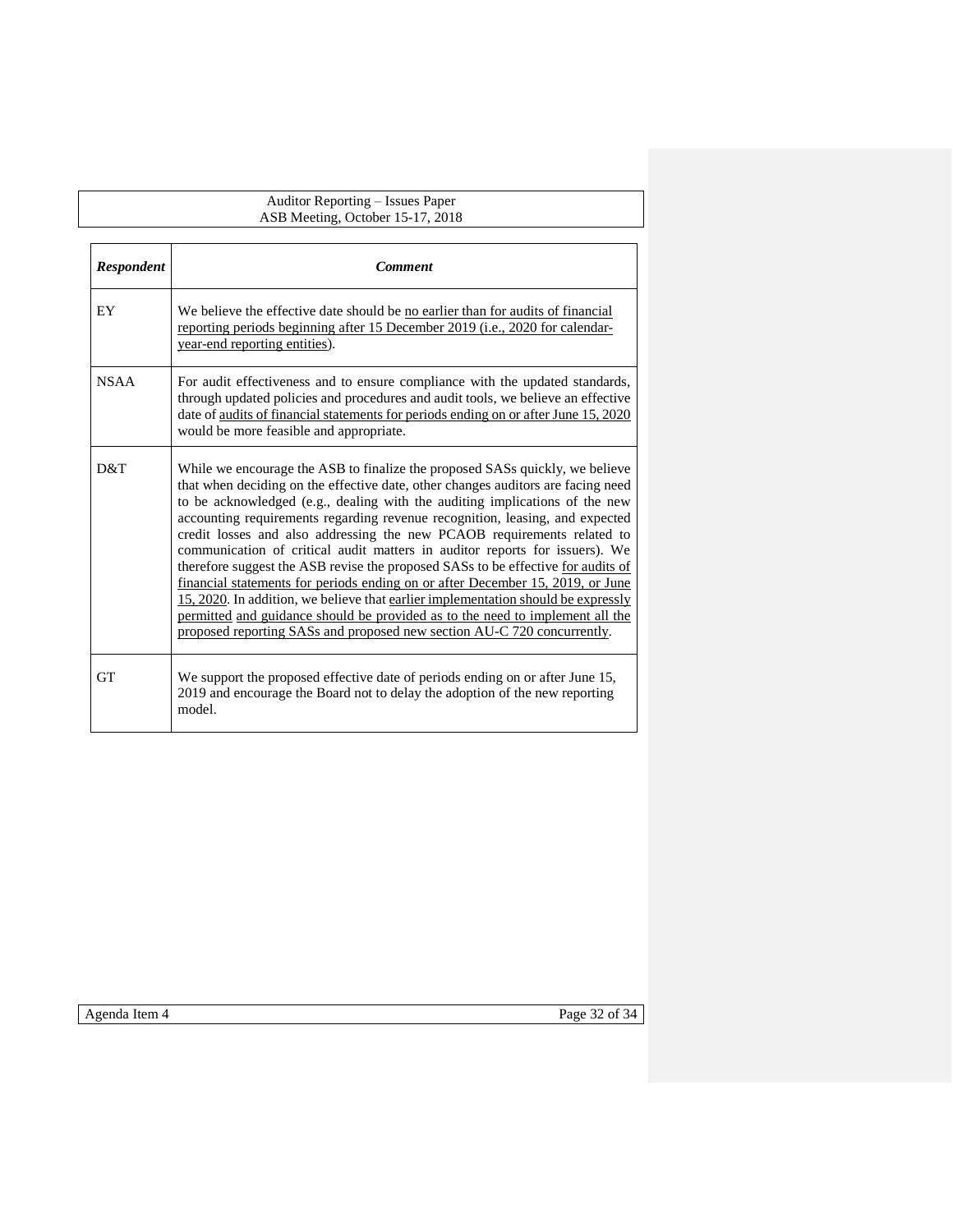| <b>Respondent</b> | <b>Comment</b>                                                                                                                                                                                                                                                                                                                                                                                                                                                                                                                                                                                                                                                                                                                                                                                                                                                                                                                                                                                            |
|-------------------|-----------------------------------------------------------------------------------------------------------------------------------------------------------------------------------------------------------------------------------------------------------------------------------------------------------------------------------------------------------------------------------------------------------------------------------------------------------------------------------------------------------------------------------------------------------------------------------------------------------------------------------------------------------------------------------------------------------------------------------------------------------------------------------------------------------------------------------------------------------------------------------------------------------------------------------------------------------------------------------------------------------|
| <b>PWC</b>        | We support setting the same effective date for the suite of standards currently<br>under revision so that firms can update their guidance and tools - and train<br>auditors on these changes - in the most effective manner. Our separate comment<br>letter in response to proposed AU-C section 720, The Auditor's Responsibilities<br>Relating to Other Information Included in Annual Reports, notes our view that<br>the proposed SAS needs significant revision before it could be effectively<br>implemented and achieve its intended objectives, and may require re-exposure<br>before it can be finalized. We therefore suggest the ASB plan for the suite of<br>standards currently under revision to become effective no sooner than for periods<br>ending on or after December 15, 2020.                                                                                                                                                                                                       |
|                   | We recognize this timing results in a gap between when the new form and content<br>of reports would be available for audits of private companies as compared to<br>public companies. However, we believe time will be needed for audit firms to<br>update their guidance and tools for the new changes, as well as for wider<br>stakeholder engagement by the AICPA and others to make sure the implications<br>of these changes are well-understood and accepted. Changes will also be<br>necessary to the various Accounting and Auditing Guides and other interpretive<br>publications that contain a variety of illustrative reports, ideally in time to align<br>with the effective date, so that practitioners have access to such illustrations on<br>a real-time basis. A 2020 effective date also aligns the potential for voluntary<br>communication of KAMs (or CAMs) for private companies with the<br>implementation date of CAMs for PCAOB audits (other than large accelerated<br>filers). |
|                   | However, there may be merit in the ASB postponing the adoption of any new<br>standard addressing CAMs or KAMs until such time as feedback from the<br>planned post-implementation review by the PCAOB and SEC has been obtained,<br>including understanding the views of users in the US and consideration of any<br>unintended consequences.                                                                                                                                                                                                                                                                                                                                                                                                                                                                                                                                                                                                                                                             |

# *Task Force Discussion*

The task force discussed the responses received from the comment letters relating to the proposed effective date and noted that a number of respondents requested additional time to implement the standards from the provisional effective date proposed in the exposure draft.

### **Task Force Recommendation**

Assuming that the ASB approves the auditor reporting standards in January 2019, the task force discussed that the revised standards be effective for audits of financial statements for periods ending on or after December 15, 2020.

Agenda Item 4 Page 33 of 34